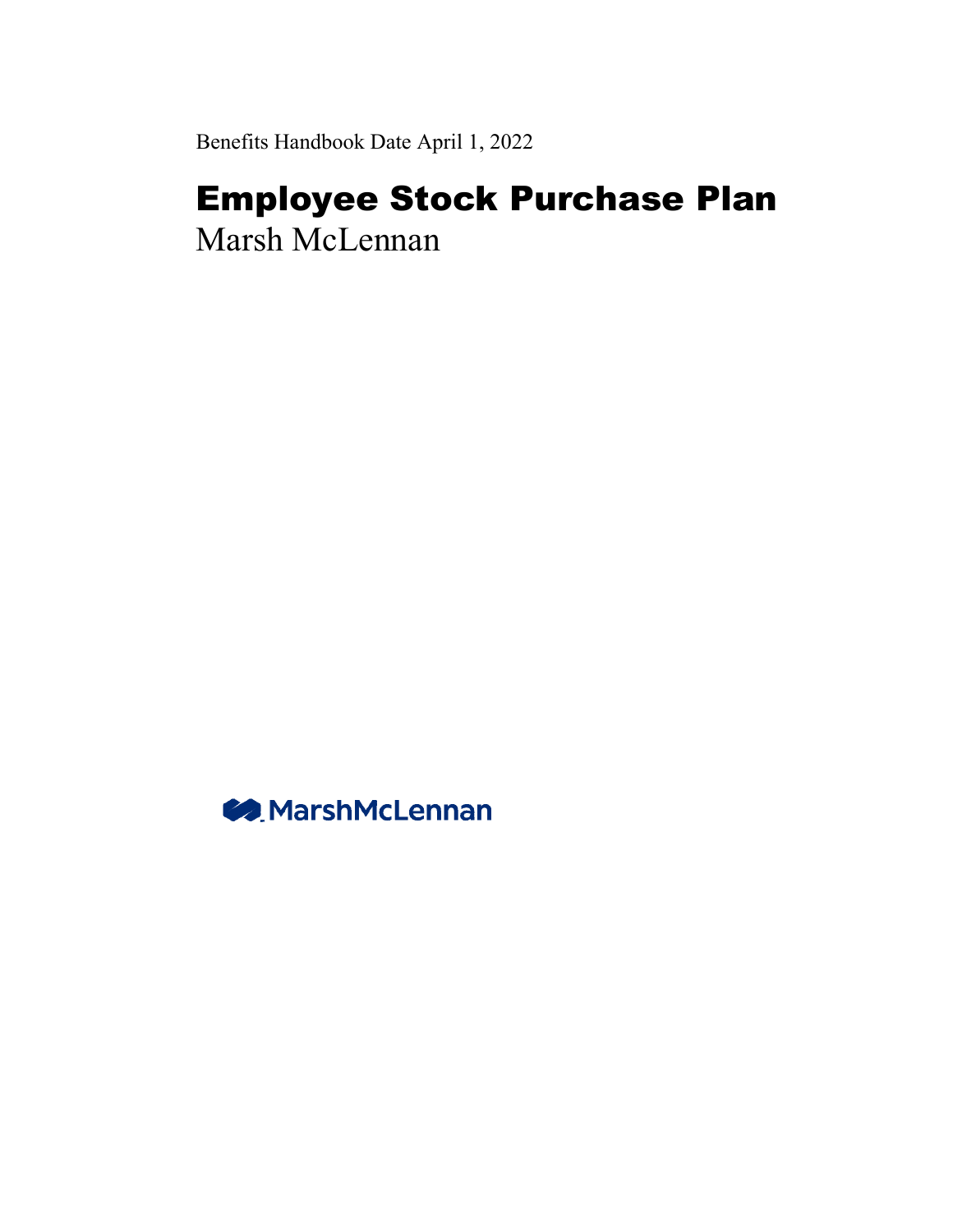## Employee Stock Purchase Plan

*The Marsh & McLennan Companies 1999 Employee Stock Purchase Plan (Plan) is a plan that lets you buy shares of Marsh & McLennan Companies, Inc. common stock at a discount through convenient payroll deductions. Through this Plan, you can participate in Marsh & McLennan Companies, Inc. ownership by purchasing shares of Company common stock for 95% of its market value on the day of each quarterly purchase.* 

This summary is intended for employees in the United States (US) who participate in the Plan. If you are not a US employee who participates in the Plan, please **see below** for directions about where to find information for non-US employees.

#### *For employees in Canada, go to:*

http://www.mmcbenefits-canada .com/MMCBen/content/home/home.htm

#### *For employees in the UK, go to:*

https://sharepurchase.uk.mmc.com/Pages/Public/Disclaimer.aspx

*For employees in the following countries, go to:*  https://connect.mmc.com/gspp/index.html

- Australia
- Austria
- Belgium
- **Bermuda**
- Brazil
- Canada

#### Summary and Plan Document

This section provides a summary of the Plan as of January 1, 2022. This section constitutes part of a prospectus covering securities that have been registered under the US Securities Act of 1933, as amended. **A Note on Tax Advice:** 

The tax laws are complicated and often change. This summary is not intended to provide personal tax advice to any employee.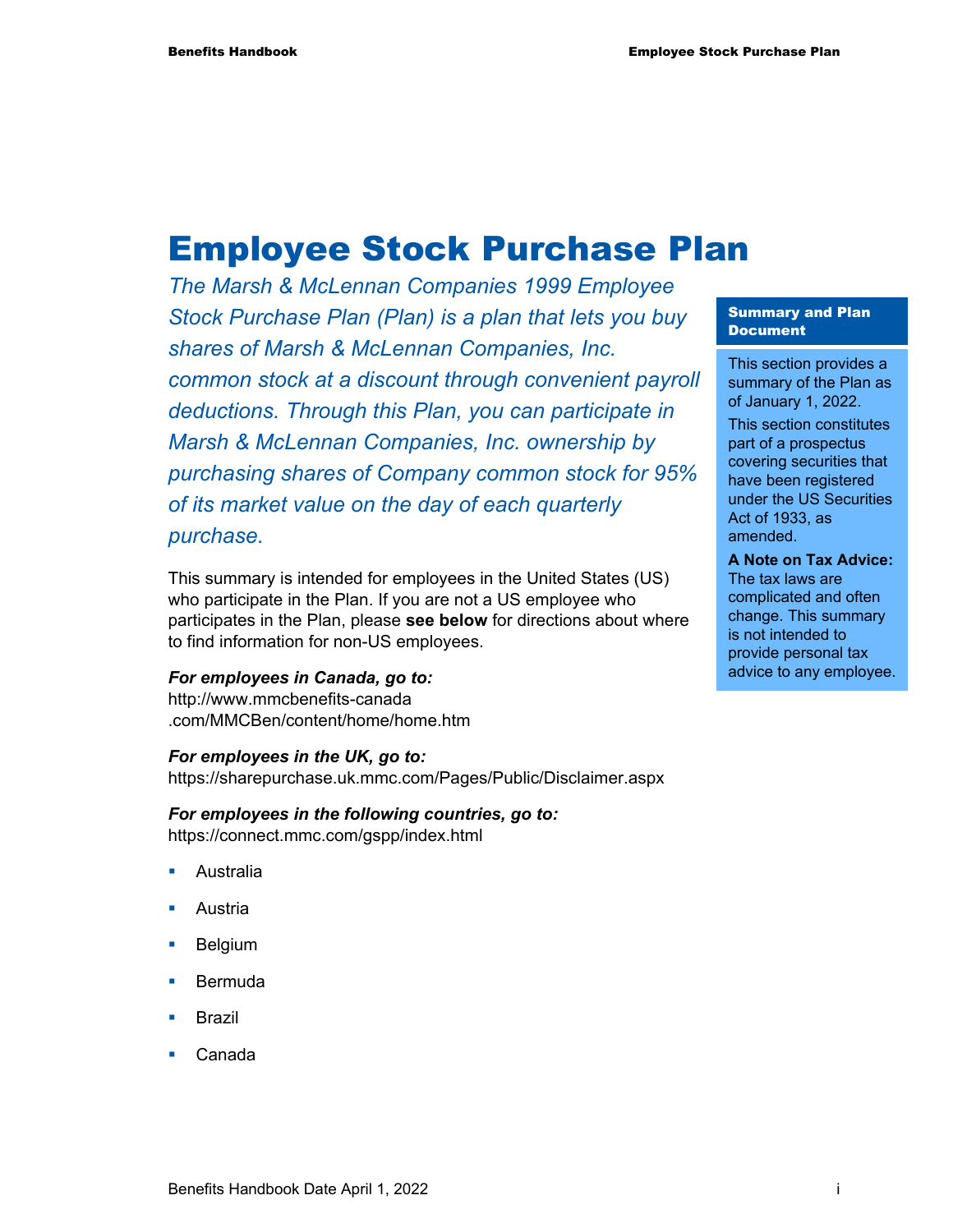- **Cayman Islands**
- **Chile**
- **Cyprus**
- **Czech Republic**
- **Denmark**
- **Finland**
- **Germany**
- **Greece**
- **Guernsey**
- **Hong Kong**
- **Hungary**
- **India**
- **I**reland
- **I**srael
- **Italy**
- Japan
- **Luxembourg**
- **Mexico**
- Netherlands
- New Zealand
- **Norway**
- **Coman**
- **Peru**
- **Poland**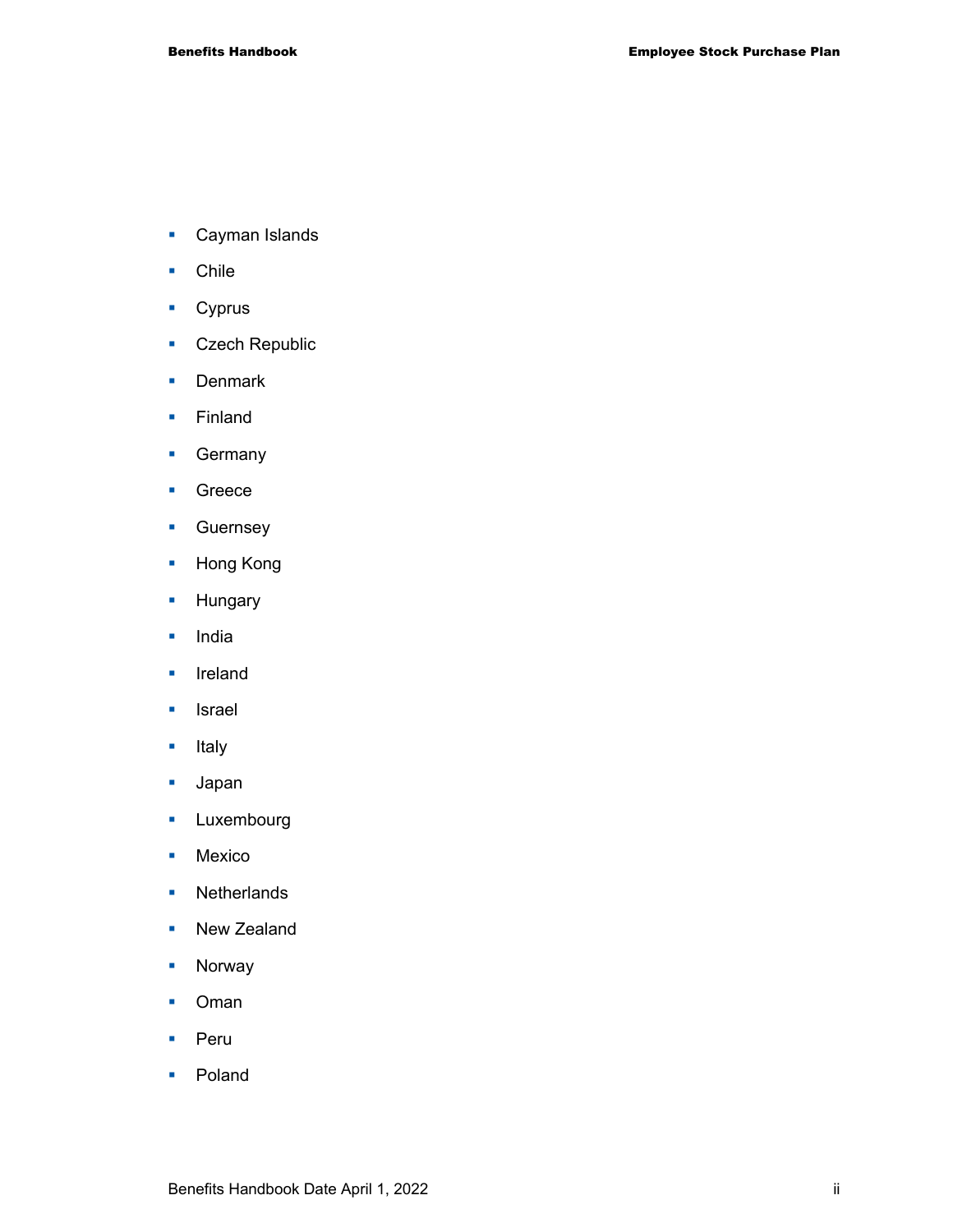- **•** Portugal
- **C**uatar
- **Romania**
- **Saudi Arabia**
- **Singapore**
- **South Africa**
- **South Korea**
- **Spain**
- **Sweden**
- **Switzerland**
- **Taiwan**
- **United Arab Emirates**
- **United Kingdom**
- **Uruguay**

#### A Note about ERISA

The Plan is not subject to the provisions of the Employee Retirement Income Security Act (ERISA) of 1974, as amended, and is not intended to be qualified under Section 401(a) of the US Internal Revenue Code.

#### *Part of a Plan Prospectus*

**These questions and answers constitute part of a prospectus covering securities that have been registered under the US Securities Act of 1933, as amended (Securities Act).** 

The date of this Prospectus is September 1, 2019.

This Prospectus relates to 40.35 million shares of common stock, par value \$1.00 per share, of Marsh & McLennan Companies, Inc., a Delaware corporation, reserved for issuance under the Plan.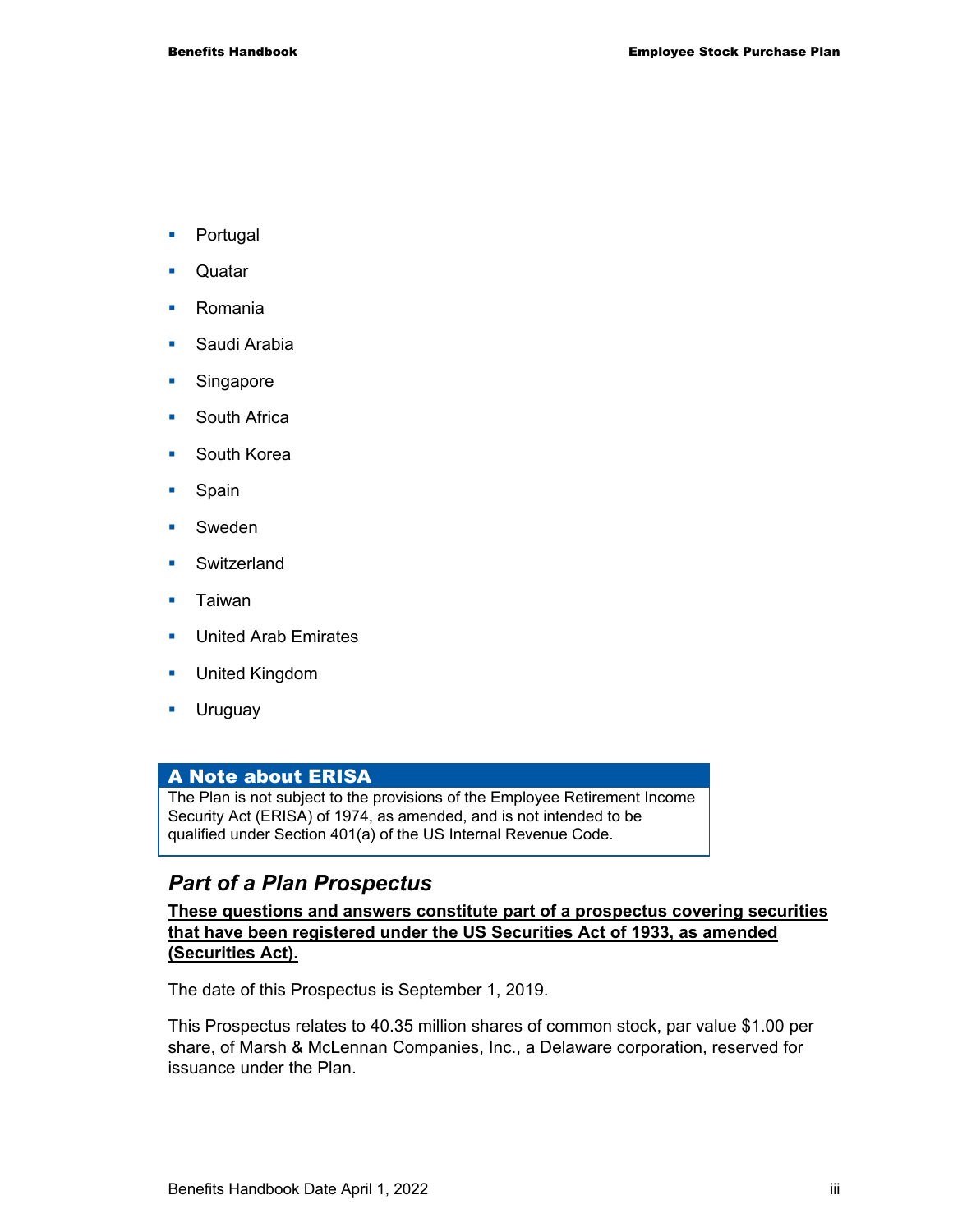Marsh & McLennan Companies, Inc. is the issuer of the common stock under the Plan. The outstanding common stock is listed on the New York Stock Exchange (NYSE) under the ticker symbol "MMC."

Participants may receive, without charge, any of the documents that constitute part of the prospectus as well as a copy of the annual report for Marsh McLennan and copies of other reports, proxy statements and other communications distributed to Marsh & McLennan Companies, Inc. shareholders. (These documents have been incorporated by reference into the prospectus.)

All reports and other documents subsequently filed by Marsh & McLennan Companies, Inc. or the Plan pursuant to Section 13(a), 13(c), 14 or 15(d) of the Securities Exchange Act of 1934, as amended, prior to the filing of a post-effective amendment which indicates that all securities offered have been sold or which deregisters all securities then remaining unsold, also will be deemed to be incorporated into this plan summary and Prospectus by reference and to be a part of this plan summary and Prospectus from the date of the filing of such reports and documents. The Annual Report on Form 10-K of Marsh & McLennan Companies, Inc. for its last fiscal year and Marsh & McLennan Companies, Inc.'s Registration Statement on Form 8 dated February 3, 1987, describing Common Stock, including any amendment or reports filed for the purpose of updating such description which have been filed by Marsh & McLennan Companies, Inc. under the Securities Exchange Act of 1934, are also incorporated by reference herein. Marsh & McLennan Companies, Inc.'s annual report can be viewed on the Marsh & McLennan Companies, Inc.'s website at https://irnews.mmc.com/phoenix.zhtml?c=113872&p=irolreportsAnnual.

The main features of the Plan are summarized in this Prospectus. However, if there are any inconsistencies between this Prospectus and the Plan or the terms of any Plan enrollment form and country-specific notices, the Plan and Plan enrollment form and country-specific notices will always control.

Copies of the documents described above, the Plan and additional information about the Plan can be obtained without charge from the Global Benefits Department of Marsh McLennan at the following address: Marsh McLennan, 121 River Street  $-3<sup>rd</sup>$  Floor, Hoboken, NJ 07030; telephone: +1 201 284 4000.

Once shares are purchased through the Plan and deposited into a stock plan account established at Fidelity Investments on your behalf, neither Marsh & McLennan Companies, Inc. nor its subsidiaries or affiliates (Company) have any authority or oversight over the shares you purchased through this Plan. For more information about Fidelity Investments' services after shares are purchased, contact Fidelity Investments at +1 800 544 9354 or outside the US, Fidelity.com/globalcall.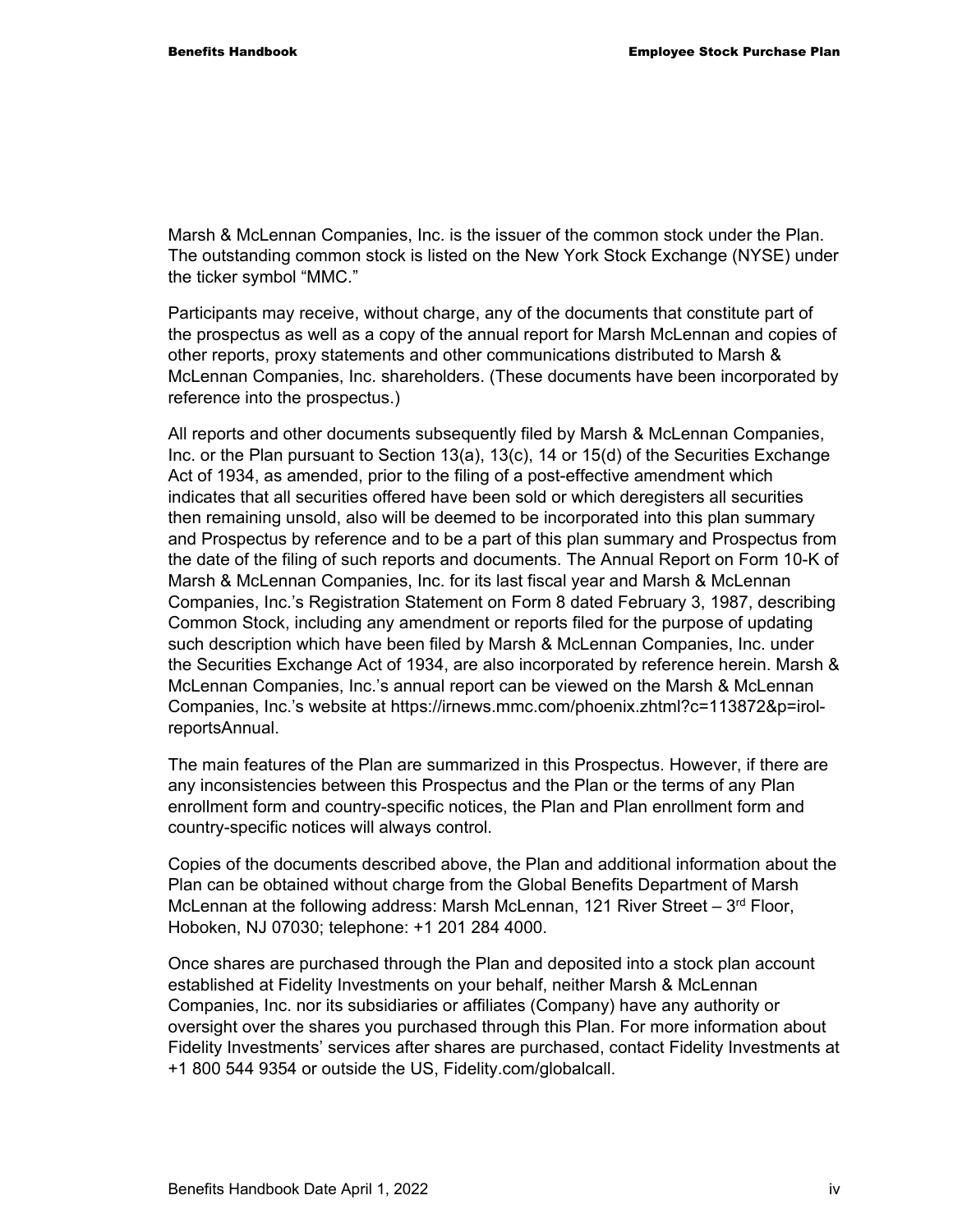## **Contents**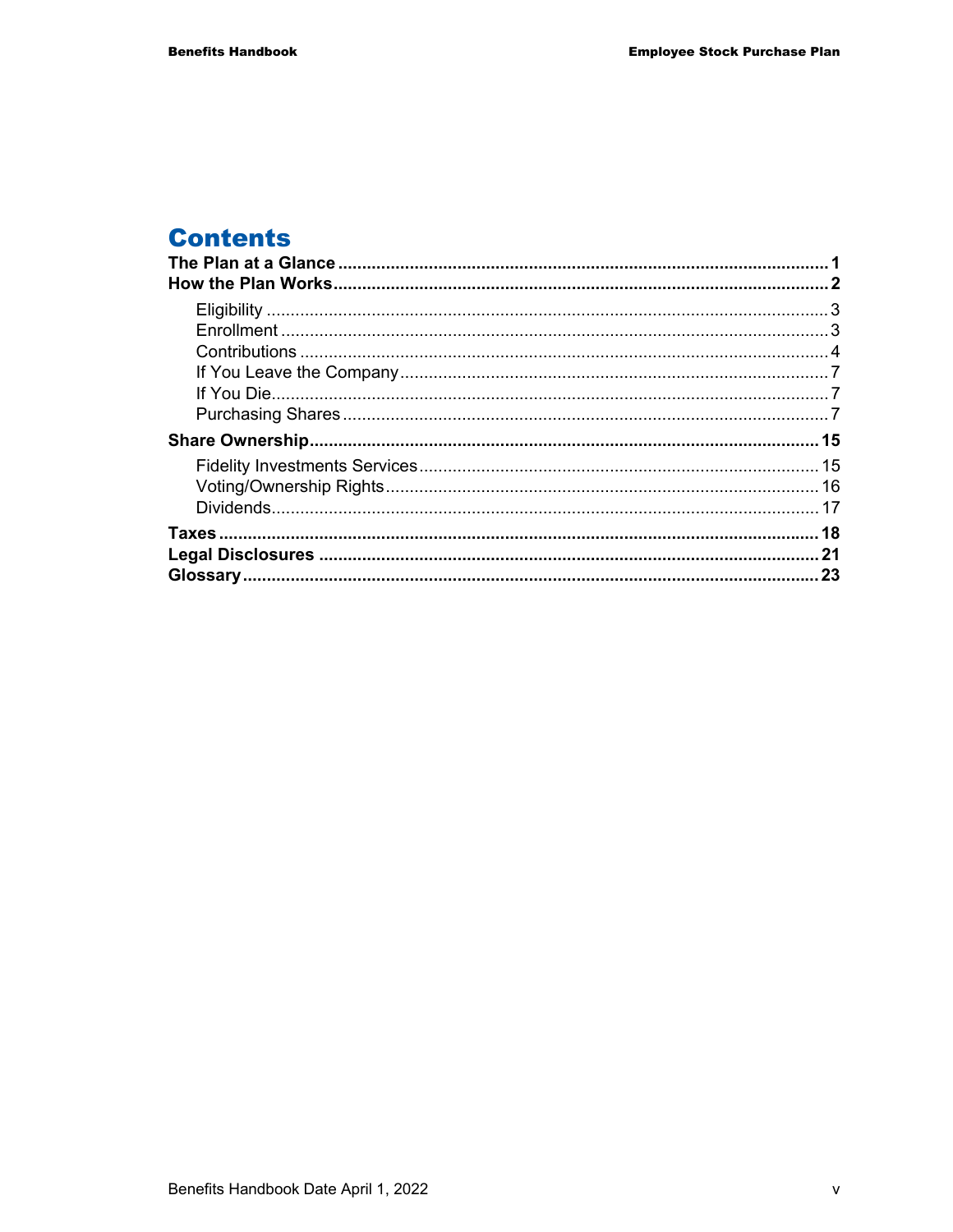## The Plan at a Glance

| <b>Plan Feature</b>                 | <b>Highlights</b>                                                                                                                                                                                                                                                                                                                                                                                                                                   |
|-------------------------------------|-----------------------------------------------------------------------------------------------------------------------------------------------------------------------------------------------------------------------------------------------------------------------------------------------------------------------------------------------------------------------------------------------------------------------------------------------------|
| <b>Eligibility</b>                  | You may participate in the Plan on the first business day of October if<br>you are classified on payroll as a US (regular or temporary) employee of<br>the Company provided that:                                                                                                                                                                                                                                                                   |
|                                     | you began working for the Company on or before the preceding<br>April 30 or were otherwise credited with six months VESTING SERVICE<br>(which may include service with a business prior to its acquisition by<br>Marsh & McLennan Companies, Inc.) by the CEO or the highest<br>ranking Human Resources officer, and                                                                                                                                |
|                                     | your customary employment is not less than 20 hours a week.<br>See "Eligibility" on page 3 for details.<br>L.                                                                                                                                                                                                                                                                                                                                       |
| <b>Enrollment</b>                   | Once the eligibility requirements have been satisfied, you can enroll in<br>×<br>the Plan during ANNUAL ENROLLMENT, generally in September.<br>See "Eligibility" on page 3 for details.<br>ш                                                                                                                                                                                                                                                        |
| <b>How the Plan</b><br><b>Works</b> | When you enroll in the Plan, you elect to contribute-via payroll<br>ш<br>deductions and on an after-tax basis—from 1% to 15% of your ELIGIBLE<br>BASE PAY throughout the plan year.                                                                                                                                                                                                                                                                 |
|                                     | During the period between purchases of Marsh & McLennan<br>L.<br>Companies, Inc.'s shares, your contributions will earn interest at a 2%<br>annual rate, compounded semi-monthly, if you are a regular employee,<br>which will be applied to the funds available for purchasing Marsh &<br>McLennan Companies, Inc. stock. If you are classified as a temporary<br>employee, interest is compounded weekly, as long as you receive<br>eligible pay. |
|                                     | Your calendar quarter-end balance is used to purchase shares of<br>ш<br>Marsh & McLennan Companies, Inc. common stock each quarter at a<br>price that is 95% of the average market price of the stock on the day the<br>stock is purchased.                                                                                                                                                                                                         |
|                                     | The purchase date is the last business day of the calendar quarter<br>L.<br>(except the purchase for the quarter ending December 31 will be made<br>on the first business day of January).                                                                                                                                                                                                                                                          |
|                                     | On the purchase date, your shares of Marsh & McLennan Companies,<br>×<br>Inc. common stock purchased with your quarter-end account balance<br>are placed in an account with Fidelity Investments. You own these<br>shares of Marsh & McLennan Companies, Inc. common stock outright<br>and can generally decide to sell them, hold them in your Fidelity<br>Investments stock plan account or transfer them to another account.                     |
|                                     | Generally, shares deposited on the purchase date are available on the<br>ш<br>second business day following the purchase date.                                                                                                                                                                                                                                                                                                                      |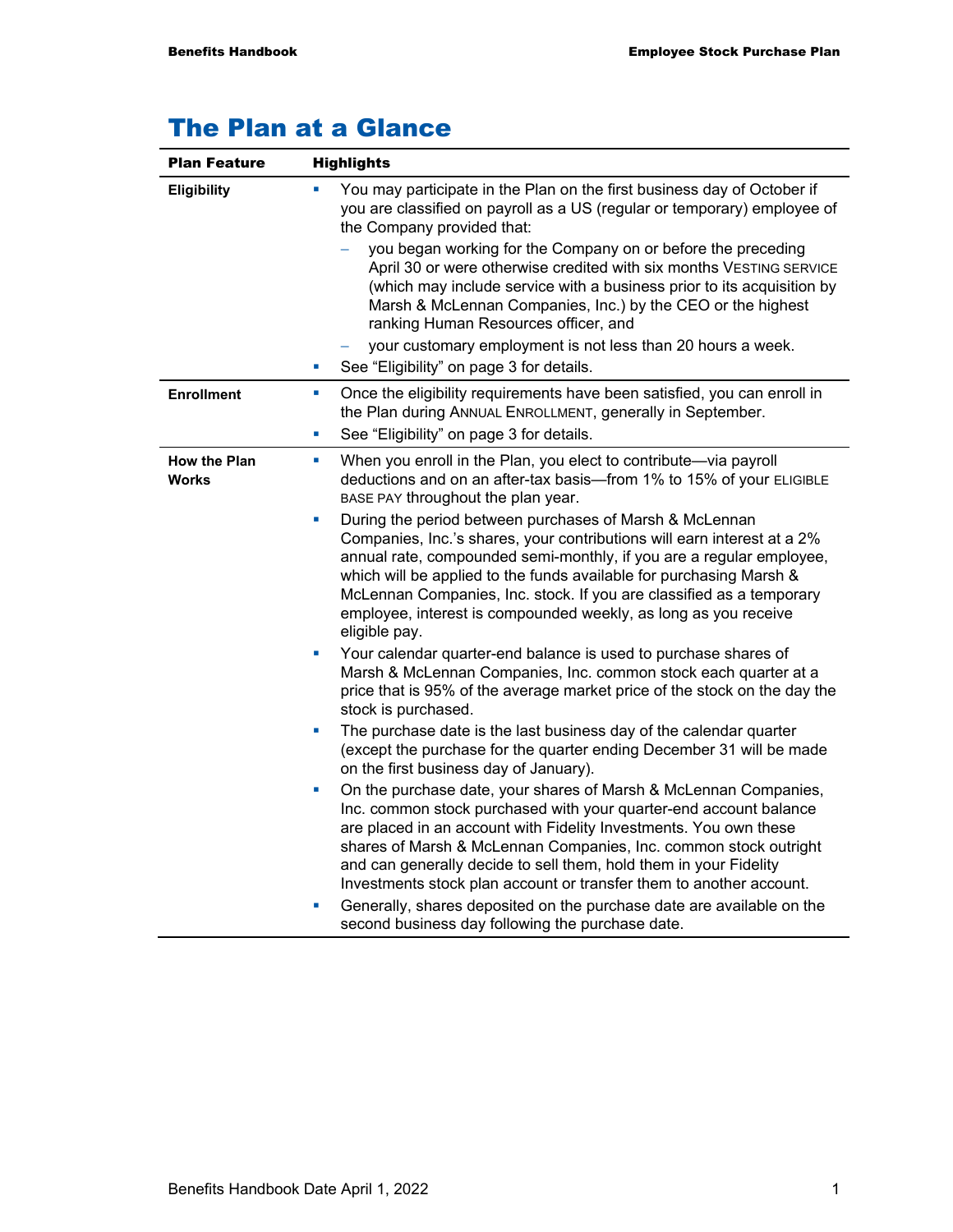| <b>Plan Feature</b>               | <b>Highlights</b>                                                                                                     |  |  |  |  |  |  |  |
|-----------------------------------|-----------------------------------------------------------------------------------------------------------------------|--|--|--|--|--|--|--|
| Contact<br><b>Information</b>     | For more information after stock are purchased, contact the Plan's default<br>service provider, Fidelity Investments: |  |  |  |  |  |  |  |
|                                   | <b>Fidelity Investments</b>                                                                                           |  |  |  |  |  |  |  |
|                                   | Attn: Employee Stock Plan Services                                                                                    |  |  |  |  |  |  |  |
|                                   | 100 Howe Drive                                                                                                        |  |  |  |  |  |  |  |
|                                   | Covington, KY 41015                                                                                                   |  |  |  |  |  |  |  |
|                                   | Online: www.netbenefits.com                                                                                           |  |  |  |  |  |  |  |
|                                   | +1 800 544 9354                                                                                                       |  |  |  |  |  |  |  |
| <b>Outside the United States:</b> |                                                                                                                       |  |  |  |  |  |  |  |
|                                   | Fidelity.com/globalcall                                                                                               |  |  |  |  |  |  |  |
|                                   | <b>TDD/Hearing Impaired:</b>                                                                                          |  |  |  |  |  |  |  |
|                                   | +1 800 610 4015                                                                                                       |  |  |  |  |  |  |  |

## How the Plan Works

The Plan operates each year from the first business day in October through the last business day in September. Each plan year, you are offered a new opportunity to participate.

When you enroll in the Plan, you elect to contribute—via payroll deductions and on an after-tax basis—from 1% to 15% of your ELIGIBLE BASE PAY throughout the plan year. The Internal Revenue Code does not permit contributions to an employee stock purchase plan to be made on a before-tax basis.

During the period between purchases of Marsh & McLennan Companies, Inc. shares, your contributions will earn interest at a 2% annual rate, compounded semi-monthly, if you are a regular employee, which will be applied to the funds available for purchasing Marsh & McLennan Companies, Inc. shares. If you are classified as a temporary employee, interest is compounded weekly, as long as you receive eligible pay.

Your calendar quarter-end balance is used to purchase shares of Marsh & McLennan Companies, Inc. common stock each quarter at a price that is 95% of the AVERAGE MARKET PRICE of the stock on the day the stock is purchased. The purchase date is the last business day of the calendar quarter (except the purchase for the quarter ending December 31 will be made on the first business day of January). On the purchase date, your shares of Marsh & McLennan Companies, Inc. common stock purchased with your quarter-end account balance are placed in an account with Fidelity Investments. You own these shares of Marsh & McLennan Companies, Inc. common stock outright and can decide to sell them, hold them in your Fidelity Investments stock plan account or transfer them to another account. Generally, shares deposited on the purchase date are available on the second business day following the purchase date.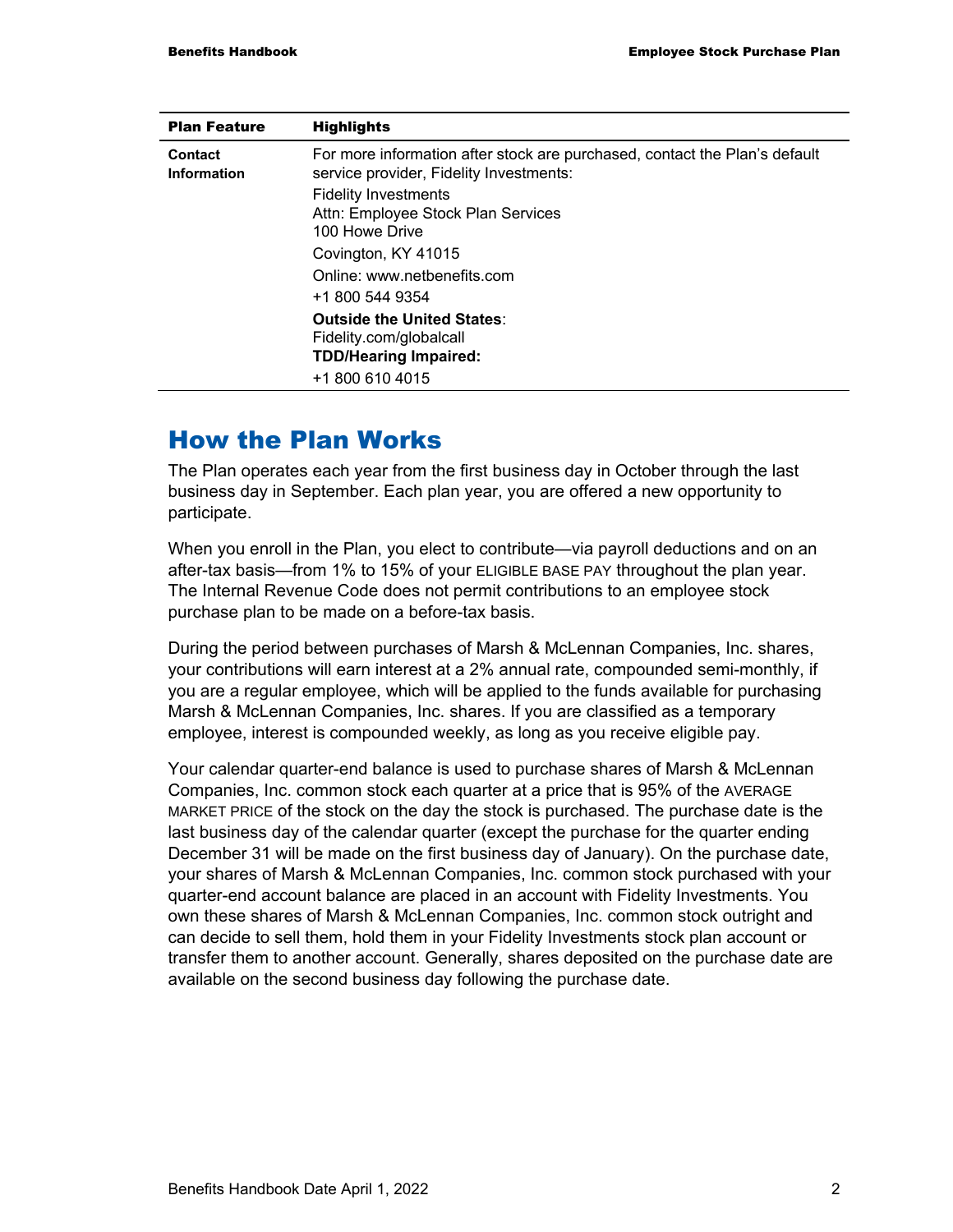#### **Eligibility**

You may participate in the Plan on the first business day of October if you are classified as a US (regular or temporary) employee of Marsh & McLennan Companies, Inc. or any subsidiary or affiliate of Marsh & McLennan Companies, Inc. designated for participation in the Plan provided that:

- **you began working for the Company on or before the preceding** April 30 or were otherwise credited with six months VESTING SERVICE (which may include service with a business prior to its acquisition by Marsh & McLennan Companies, Inc.) by the CEO or the highest ranking Human Resources officer, and
- your customary employment is not less than 20 hours a week.

You may not purchase shares under the Plan if, after such purchase, you would own Marsh & McLennan Companies, Inc. shares possessing 5% or more of the total combined voting power of all classes of Marsh & McLennan Companies, Inc. shares.

Individuals who are independent contractors or leased employees are not eligible to participate.

If you are rehired and you had at least six months of vesting service when you left the Company, you may be eligible to participate at the start of the next plan year on the first business day of October without

any prior waiting period. If you do not have a total of six months of vesting service by the first business day of October, you must wait until the next plan year to participate.

#### Enrollment

Once the eligibility requirements have been satisfied, you can enroll in the Plan in September during ANNUAL ENROLLMENT and choose an after-tax contribution percentage from 1% up to 15% of ELIGIBLE BASE PAY.

To enroll:

**For first time enrollees** – Fidelity Investments will be sending an email with the information for you to enroll.

**For participants currently enrolled** – If you would like to make a change to your rate:

 Go to Colleague Connect (**https://mmcglobal.sharepoint.com/sites/Home**)**.** Go to **Pay & Benefits**, click **My Pay & Benefits** and select **Fidelity Net Benefits** under Savings & Financial Planning.

#### "You," "Your," and "Employee"

As used throughout this section, "employee", "you" and "your" always mean:

**A US (regular or** temporary) employee of Marsh & McLennan Companies, Inc. or any subsidiary or affiliate of Marsh & **McLennan** Companies, Inc. eligible to participate.

In addition, references in this section to Marsh & McLennan Companies mean Marsh McLennan.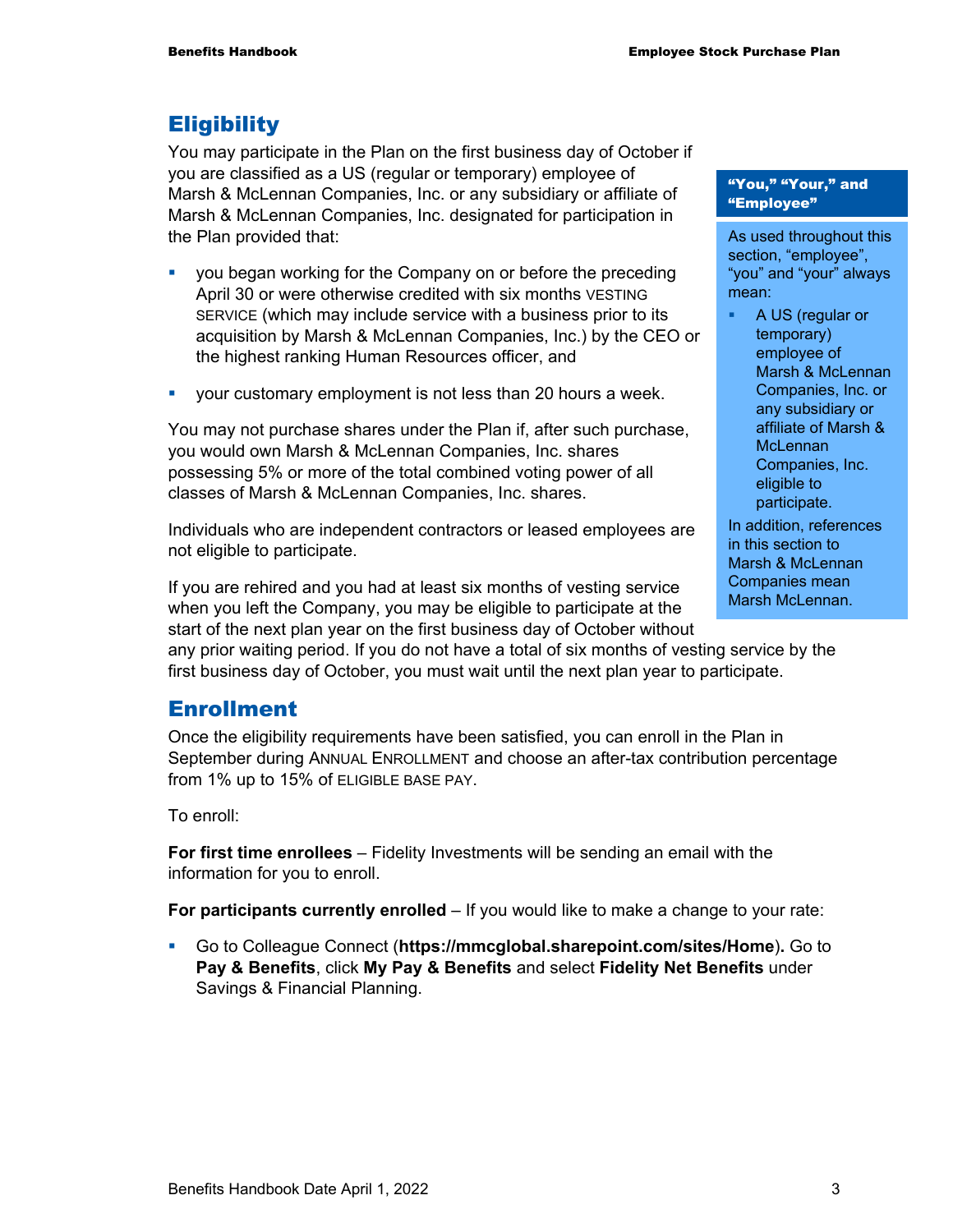## **Contributions**

When you enroll, you can elect to contribute, on an after-tax basis, from 1% up to 15% (in 1% increments) of ELIGIBLE BASE PAY per pay period.

## *After I enroll in the Plan, when do contributions begin?*

Once you enroll in the Plan, contributions begin in the October 15 paycheck of the plan year for regular employees. If you are classified as a temporary employee, your contributions will begin with the first weekly paycheck after the end of the ANNUAL ENROLLMENT period.

## *Do I earn interest on contributions?*

Yes. Your payroll deductions are held by Marsh McLennan and earn an annual interest rate of 2% per year; the interest is compounded based on your pay frequency. As long as you receive eligible pay, your interest is compounded semi-monthly if you are regular employee; your interest is compounded weekly if you are classified as a temporary employee.

## *How do I learn the dollar amount I've contributed to the Plan for the plan year?*

Check your pay-stub. In the "SPP Plan Year to Date" section, the amount listed is your total contribution amount (including interest accrued) since the beginning of the current quarterly purchase period. Your per-paycheck deduction appears in the "After-tax Deductions" section on your pay-stub.

To check how much you've contributed to the Plan, go to Colleague Connect (**https://mmcglobal.sharepoint.com/sites/Home**)**.** Go to **Pay & Benefits**, click **My Pay & Benefits** and select **Fidelity Net Benefits** under Savings & Financial Planning.

## *Can I get my contributions back?*

Yes. You can withdraw from participation in the Plan and receive a refund of your contributions and any interest accrued for any reason up until the payroll processing date of the last payroll of the quarter (generally eight business days prior to the final pay date of the quarter). The balance of your payroll deduction amount will be returned in the next available pay cycle, and your participation in the Plan will cease for the current plan year. You may enroll in the next plan year if you remain eligible.

To withdraw your contributions, go to Colleague Connect (**https://mmcglobal.sharepoint.com/sites/Home**)**.** Go to **Pay & Benefits**, click **My Pay & Benefits** and select **Fidelity Net Benefits** under Savings & Financial Planning.

## *Do I have to contribute a minimum amount?*

If you choose to participate in the Plan, you have to contribute at least 1% of eligible base pay per pay period.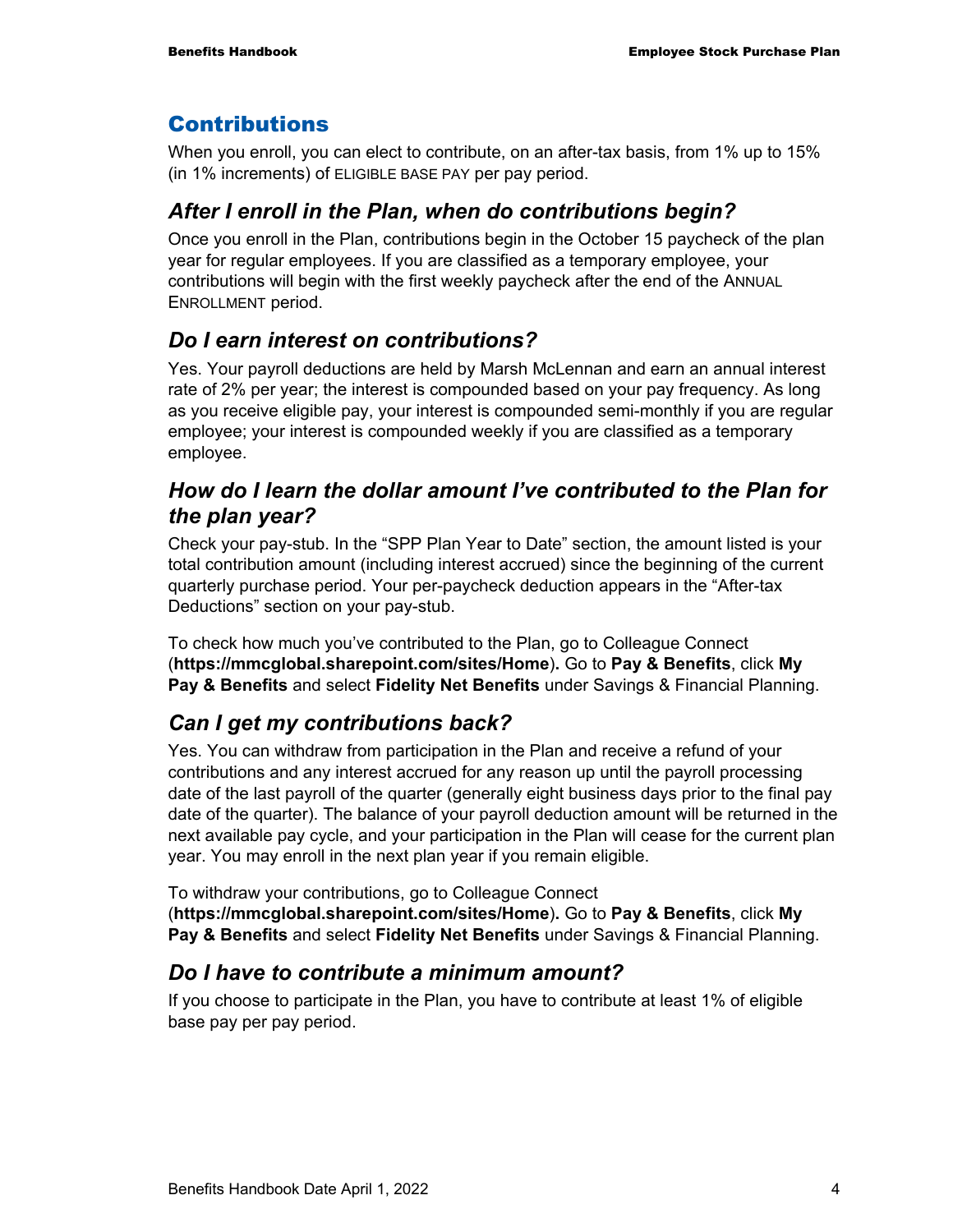#### *What is the maximum amount I can contribute to the Plan?*

You can contribute up to 15% of eligible base pay per pay period during the plan year, up to the INTERNAL REVENUE CODE LIMIT.

#### *What happens if I reach the Internal Revenue Code limit during the plan year?*

If you reach the maximum share limit in any calendar quarter, the balance you accumulated (contributions and interest accrued) that exceeded the amount actually needed to purchase shares will be refunded to you in the next available pay cycle following the purchase date.

Your contributions to the Plan, and interest thereon, will cease on the last day of the calendar quarter in which you reach the maximum share limit. Once you reach the maximum share limit, you will not be able to participate in any purchases remaining in the plan year. Your contributions will automatically resume at the start of the new plan year, if you remain eligible and do not otherwise withdraw from participation in an offering.

If your goal is to maximize the number of purchases made during the plan year rather than have calendar quarters during which no purchases are made because you had reached the Internal Revenue Code limit, you may wish to adjust your contribution percentage so that your contributions are level throughout the plan year.

## *Can I change my contribution rate?*

You may increase or decrease your base pay contribution rate twice during the plan year. Your change affects future base pay contributions only. No retroactive contribution rate changes are allowed.

Your change will be effective in the next available pay cycle.

To change your contribution rate, go to Colleague Connect (**https://mmcglobal.sharepoint.com/sites/Home**)**.** Go to **Pay & Benefits**, click **My Pay & Benefits** and select **Fidelity Net Benefits** under Savings & Financial Planning.

#### *Can I stop my contributions at any time?*

Yes. You may stop your contributions at any time during the plan year. Once you stop contributions, you may not resume contributions during the current plan year.

Your change will be effective in the next available pay cycle.

To stop your contributions, go to Colleague Connect (**https://mmcglobal.sharepoint .com/sites/Home**)**.** Go to **Pay & Benefits**, click **My Pay & Benefits** and select **Fidelity Net Benefits** under Savings & Financial Planning.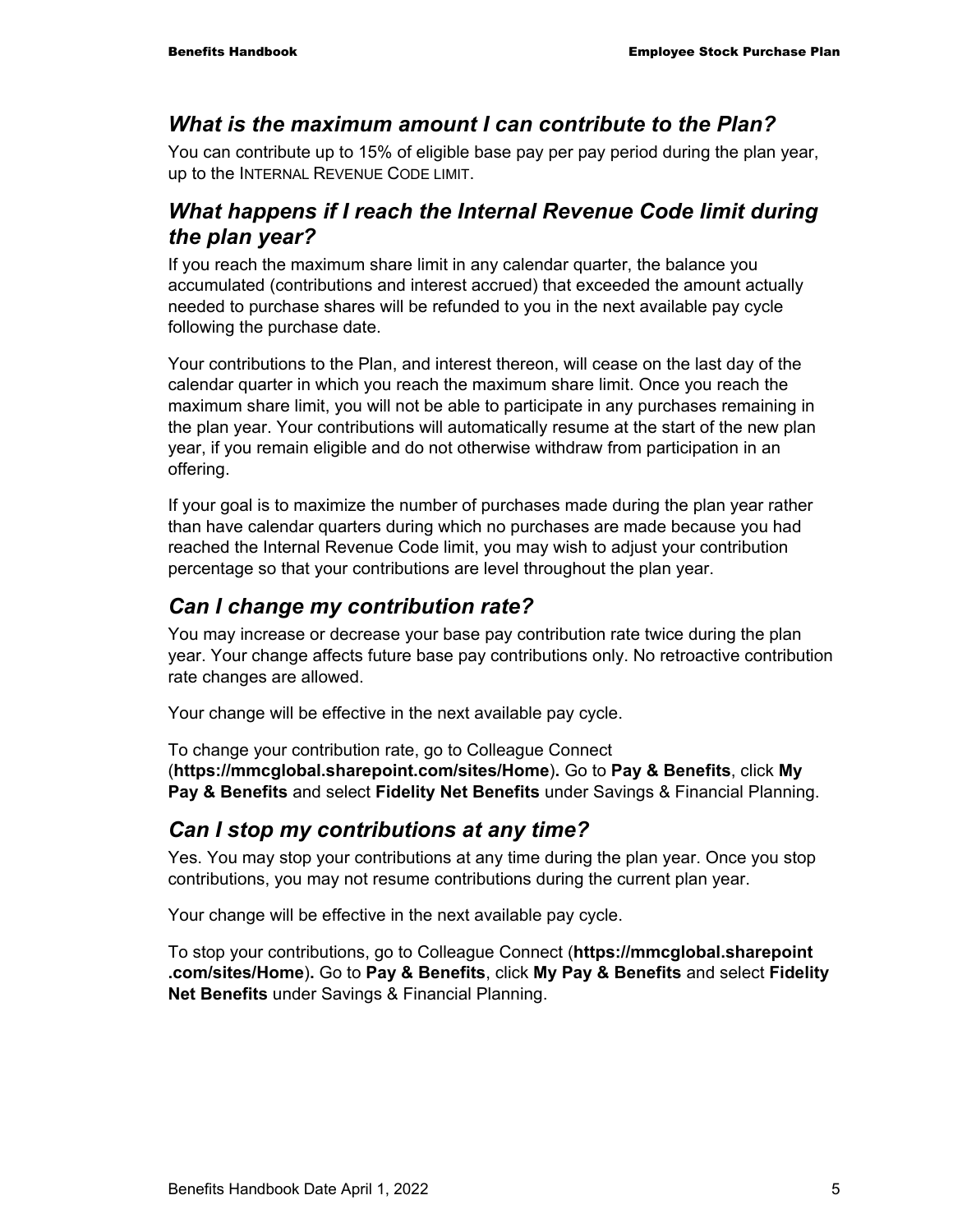## *What happens when I elect to stop my contribution during the plan year?*

If you stop your contributions during the plan year, you have the following options for the account balance you have accumulated:

- you may choose to keep your balance in the Plan where it will continue to earn 2% interest annually, compounded semi-monthly. (If you are a temporary employee, interest is compounded weekly.) At the end of the calendar quarter in which you stopped your contributions, your account balance will be used to buy shares of Marsh & McLennan Companies, Inc. common stock.
- you may withdraw your contributions, plus any interest accrued, any time after you withdraw from participation in the offering up until the payroll processing date of the last payroll of the quarter (generally eight business days prior to the final pay date of the quarter).

To stop your contributions, go to Colleague Connect (**https://mmcglobal.sharepoint .com/sites/Home**)**.** Go to **Pay & Benefits**, click **My Pay & Benefits** and select **Fidelity Net Benefits** under Savings & Financial Planning.

Once you stop contributions, you may not resume contributions during the current plan year.

## *Can I start contributing again at any time during the same plan year?*

No. When you stop contributing, you may not resume contributions during the current plan year. You can enroll in the next plan year, provided you remain eligible.

## *Can I continue to make contributions during an unpaid leave of absence?*

No. Contributions cease when you are on an unpaid leave of absence. You may keep your balance in the Plan where it will continue to earn 2% interest and will be used to buy shares of Marsh & McLennan Companies, Inc. common stock following the close of the current quarterly purchase period, even if you have not yet returned to active employment by then. You will not be able to participate in any purchases remaining in the plan year. Your contributions will automatically resume when you return to work as long as you receive eligible pay.

## *Can I continue to make contributions during a paid leave?*

Yes. You may continue to make contributions if you are placed on a paid leave while you continue to receive base pay. You may keep your balance in the applicable plan where, if applicable, it will continue to earn 2% interest and will be used to buy Marsh & McLennan Companies, Inc. common stock following the close of the current quarterly purchase period, even if you have not yet returned to active employment by then.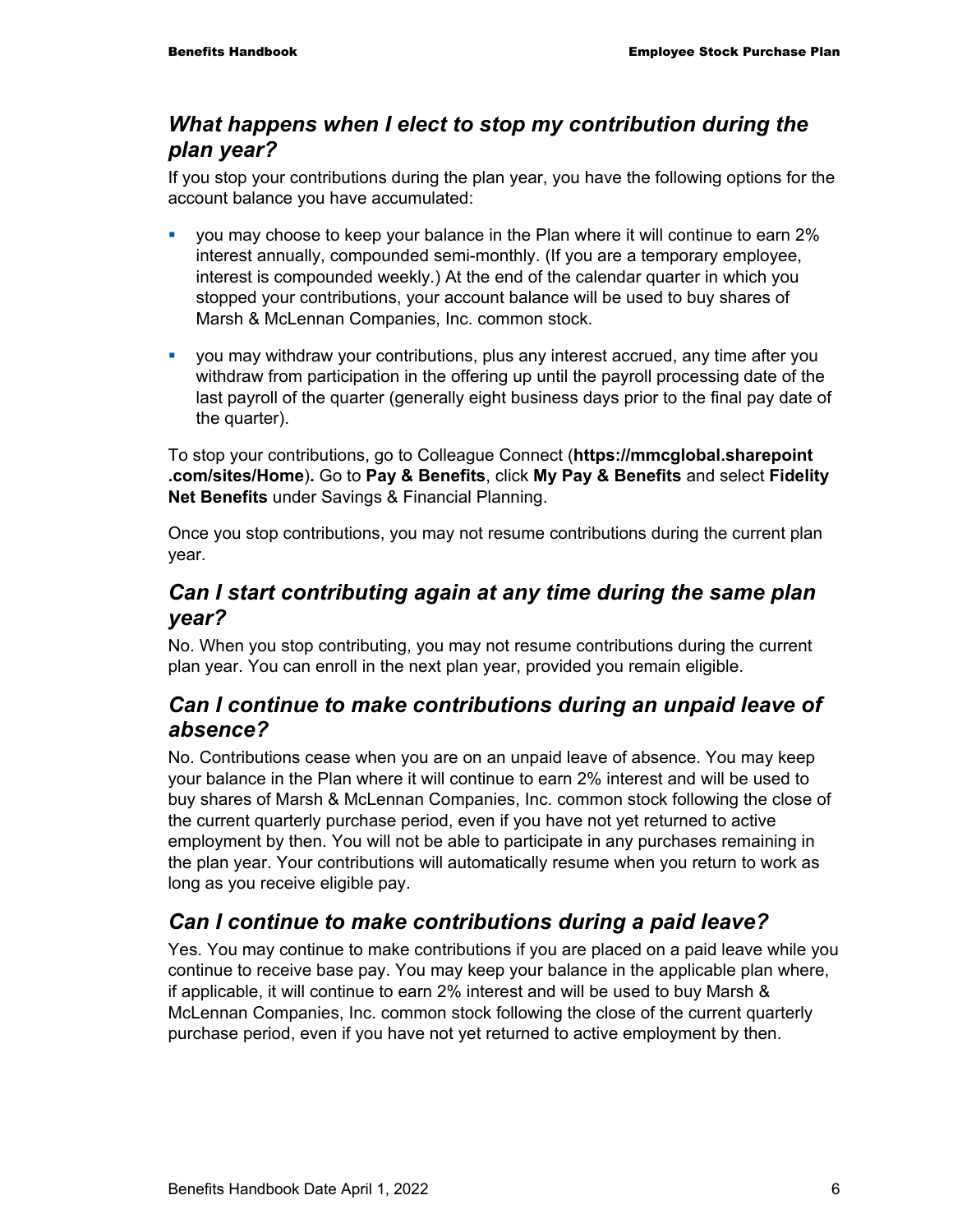#### *Can I continue to make contributions during disability leave?*

Yes. You may continue to make contributions if you are placed on SHORT TERM DISABILITY while you continue to receive base pay. Contributions cease when you are on LONG TERM DISABILITY. You may keep your balance in the Plan where it will continue to earn 2% interest and will be used to buy shares of Marsh & McLennan Companies, Inc. common stock following the close of the current quarterly purchase period, even if you have not yet returned to active employment by then. You will not be able to participate in any purchases remaining in the plan year. Your contributions will automatically resume when you return to work as long as you receive eligible pay.

## If You Leave the Company

If you terminate employment before the end of a quarterly purchase period, your contributions for the calendar quarter in which you leave, plus interest, will be refunded to you, and you will not be able to purchase shares at the end of that quarter. You must be employed by the Company on the designated purchase date in order to purchase shares for the preceding quarterly period.

Since you own the shares outright, you may hold, sell or transfer the shares to another service provider account. See "Share Ownership" on page 15 for details.

#### *Will Colleague Connect be available once I terminate employment?*

No. Once you terminate employment, you will need to go to **https://careers.mmc .com/global/en/us-benefits** and select **Benefits Handbook.**

## If You Die

Once shares are purchased for you, you own these shares outright and, if you die, they will be payable consistent with the rules applicable to the account in which they were held at the time of your death. See "Can I name a beneficiary for shares held in my Fidelity Investments stock plan account?" on page 18.

If you die before the end of a quarterly purchase period, your estate will receive a refund of contributions you made to the Plan that quarter, plus interest.

## Purchasing Shares

Shares of Marsh & McLennan Companies, Inc. common stock are bought:

- on the purchase date. The purchase date is the last business day of the calendar quarter (except the purchase for the quarter ending December 31 will be made on the first business day of January). Generally, shares deposited on the purchase date are available on the second business day following the purchase date.
- **EXECT** at a purchase price which is 95% of the AVERAGE MARKET PRICE per share on the day the shares are purchased;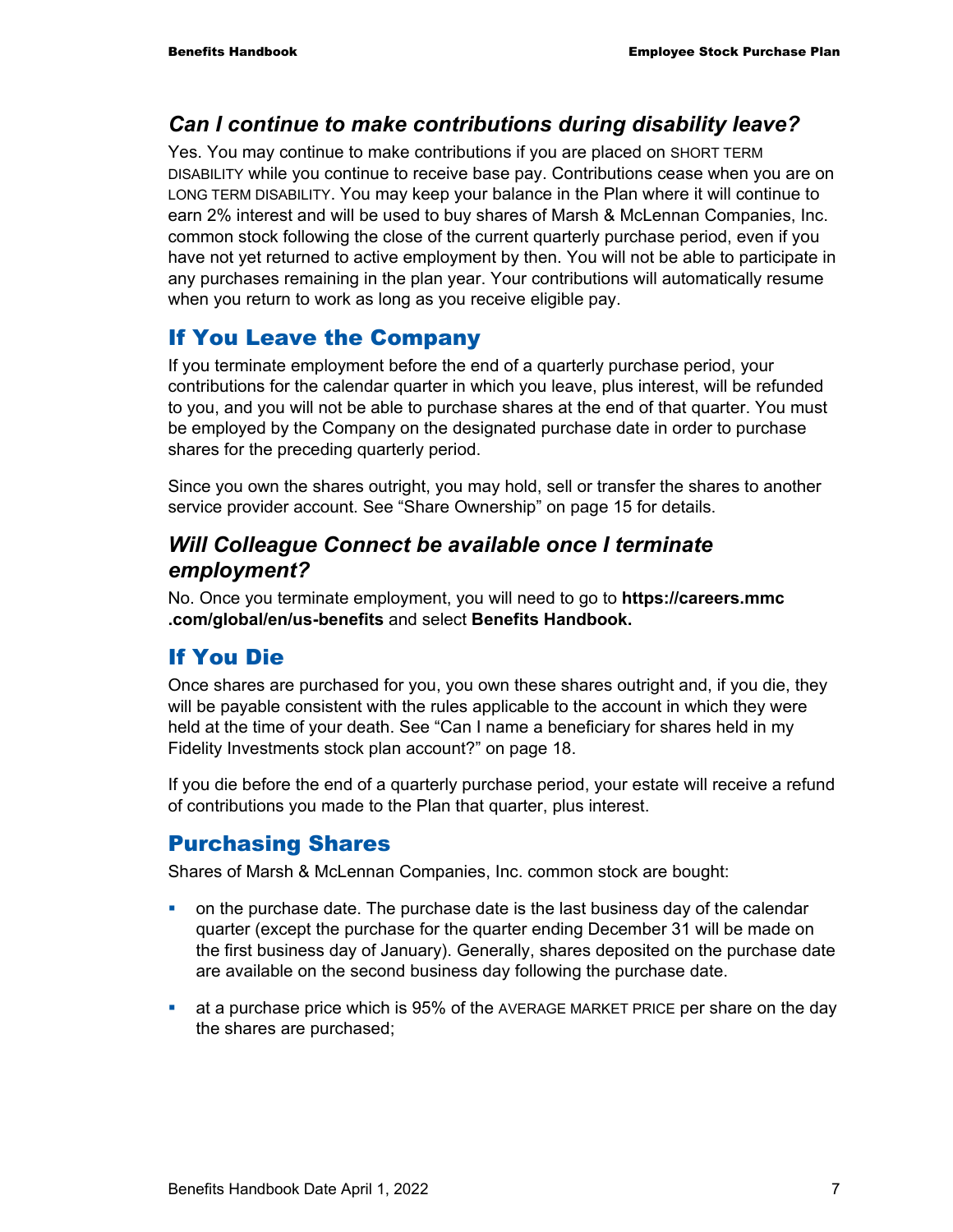- with your contributions that earn 2% per year compounded semi-monthly for regular employees. If you are classified as a temporary employee, interest is compounded weekly, as long as you receive eligible pay; and
- **up to an IRS-imposed maximum.**

#### *Do I have to purchase shares of common stock?*

No. You can withdraw the balance of your payroll deduction account, including any accrued interest before the payroll processing date of the last payroll of the quarter (generally eight business days prior to the final pay date of the quarter). Your contributions plus interest will be returned in the next available pay cycle and your participation in the Plan will cease for the current plan year. You may enroll in the next plan year if you remain eligible.

#### *What is the share minimum?*

Fidelity Investments requires at least one share to be purchased. If your quarterly contribution/interest balance is less than one share, then the balance will not be used to purchase shares and will be refunded to you in the next available payroll.

#### *How is the share purchase price determined?*

The share purchase price is 95% of the average market price of Marsh & McLennan Companies, Inc. common stock on the purchase date.

#### *What happens to my shares once I purchase them?*

Shares purchased each quarter are placed in a stock plan account with Fidelity Investments, Marsh McLennan's default service provider. If you are a new participant, an account will be opened in your name. If you are an existing participant, shares will be placed in your current Fidelity Investments stock plan account according to the registration you have on file. Since you own the shares outright, you generally may hold, sell or transfer the shares to another service provider account. See "Share Ownership" on page 15 for details.

#### *Will I be notified when shares are purchased?*

Yes. You will be sent a statement from Fidelity Investments after each quarterly purchase.

#### *When are shares available after the purchase date?*

Generally, shares deposited on the purchase date are available on the second business day following the purchase date. This allows Fidelity Investments, the default service provider, time to record the Plan discount price and number of shares your Plan balance has purchased (previously purchased shares, if any, remain available and can be transacted at any time).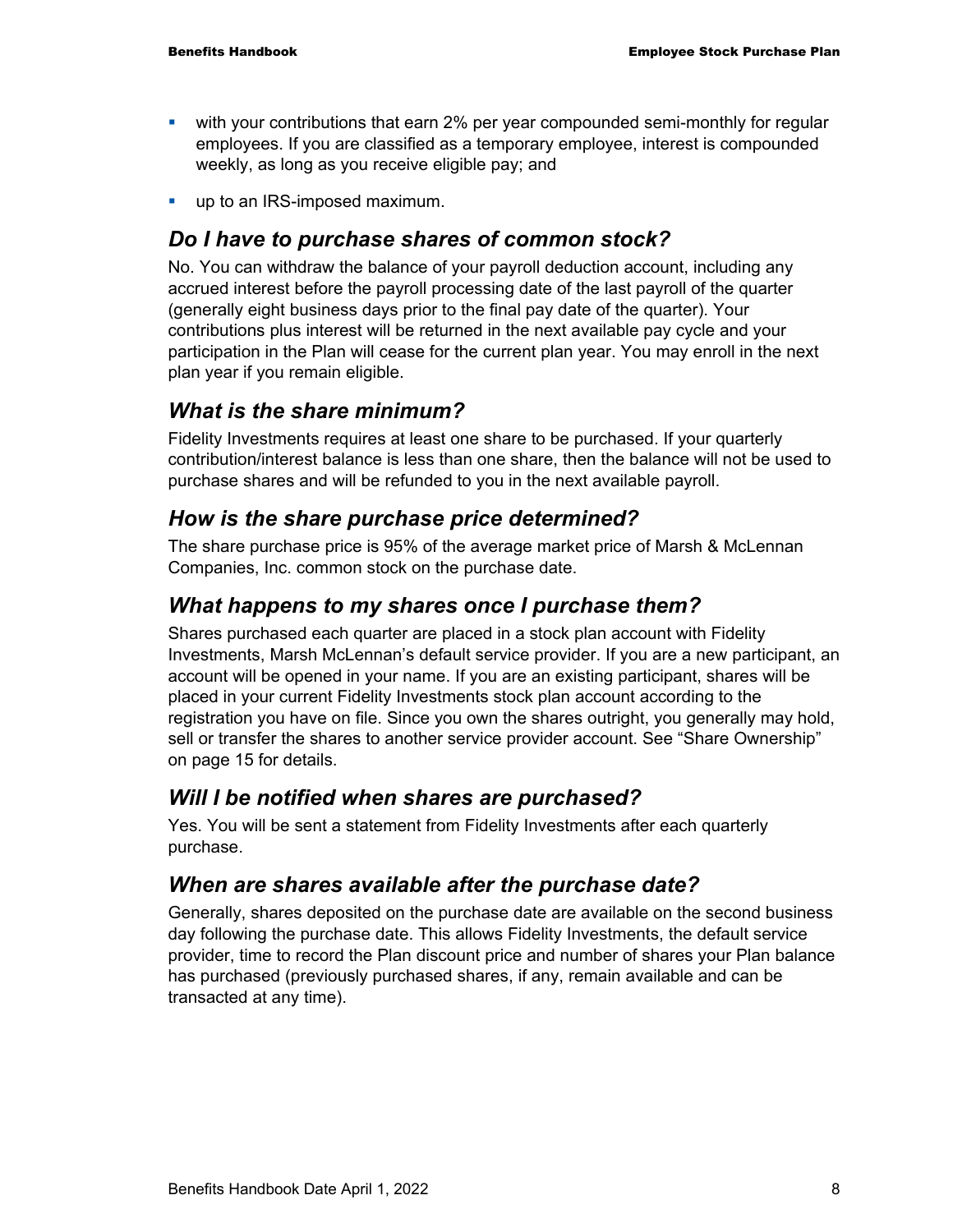#### *How is the maximum number of shares determined?*

Under the current Internal Revenue Code limit, you may buy up to \$25,000 worth of shares during a plan year, based on the undiscounted fair market value of the shares at the start of the plan year.

## *What happens if I reach the Internal Revenue Code limit during the plan year?*

Under Internal Revenue Code rules, plan participants may buy shares up to the Internal Revenue Code limit. Your contributions to the Plan, and interest thereon, will cease on the last day of the calendar quarter in which you reach the maximum share limit. Once you reach the maximum share limit, you will not be able to participate in any purchases remaining in the Plan year. Your contributions will automatically resume at the start of the next following plan year if you remain eligible.

If your goal is to maximize the number of purchases made during the plan year rather than have calendar quarters during which no purchases are made because you had reached the Internal Revenue Code limit, you may wish to adjust your contribution percent so that your contributions are level throughout the plan year.

If you reach the maximum share limit in any calendar quarter, the balance you accumulated (contributions and interest accrued) that exceeded the amount actually needed to purchase shares will be refunded to you in the next available pay cycle following the purchase date.

## *Is there any other limitation on the number of shares that I can purchase?*

Yes, the Plan has a limit on the total number of shares that are available for issuance to all Plan participants. (This limit is in addition to the annual limit that applies to each individual participant, as described above.) Each time shares are purchased under the Plan, the number of shares remaining available for issuance is reduced. (Adding shares for issuance under the Plan requires approval by Marsh & McLennan Companies, Inc. shareholders).

## *What happens if I reach the share limit?*

If the share limit is reached and additional shares have not been approved for issuance under the Plan then Marsh McLennan will:

- equitably allocate the shares remaining available for issuance to Plan participants; and
- consider making additional administrative accommodations, consistent with the terms of the Plan document, to allow participants to complete their intended purchases if and when approval for additional shares is received.

If Marsh McLennan does not make any additional accommodations or does not receive approval for the additional shares, then Marsh McLennan will refund any unused accumulated contribution and interest balance to each participant as soon as administratively practicable in a subsequent paycheck.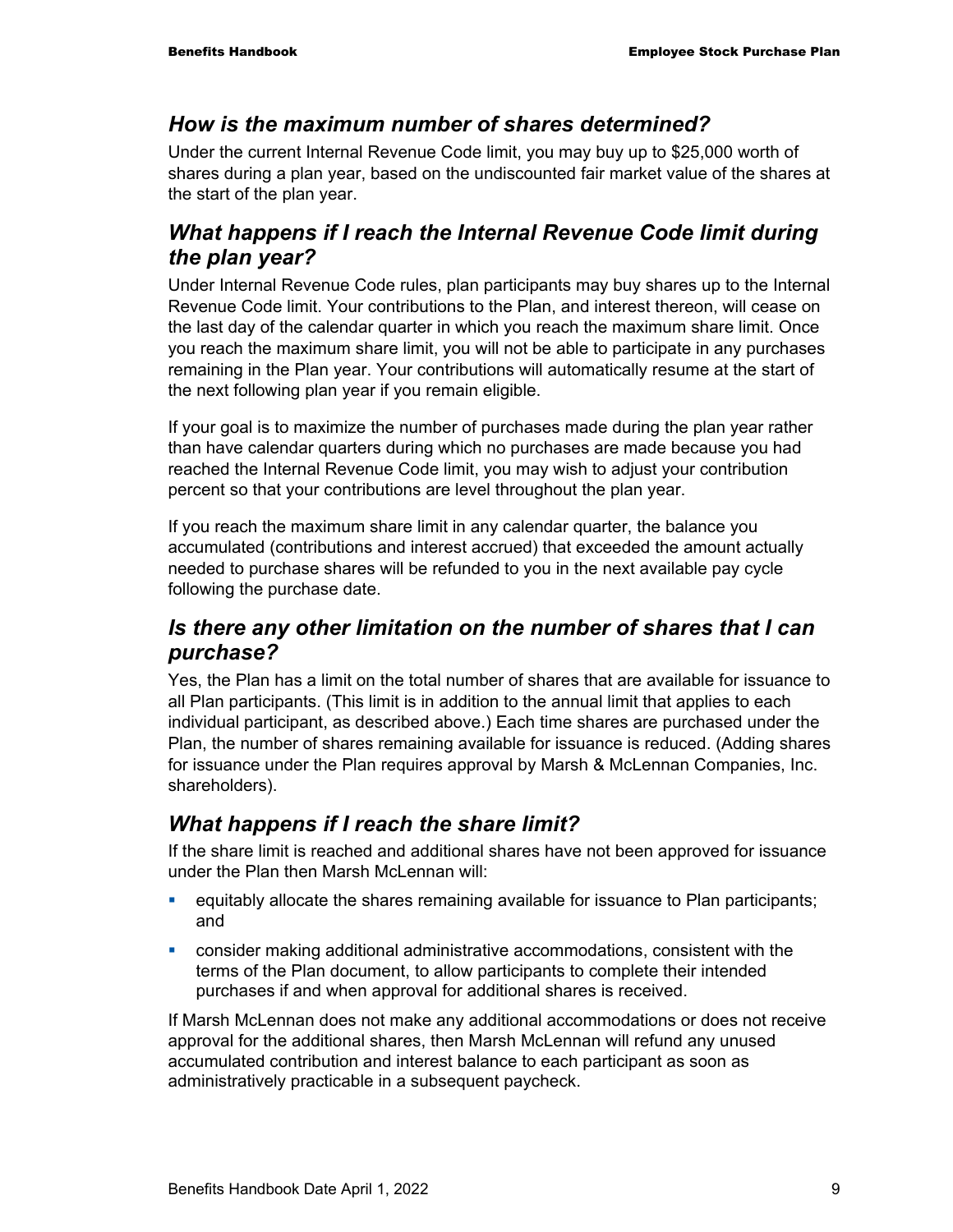## *Do I receive a fixed discount on the shares I purchase?*

Yes. You receive a 5% discount on the average market price of Marsh & McLennan Companies, Inc. common stock on the purchase date on all shares bought with your contributions to the Plan and interest thereon.

## *What is the history of share purchases?*

#### *Employee Stock Purchase Plan Price and Discount History*

The current Employee Stock Purchase Plan Price and Discount History can be accessed at Fidelity Investments on NetBenefits (www.netbenefits.com).

Due to the timing of the Benefits Handbook updates, this Employee Stock Purchase Plan section may not reflect the current Employee Stock Purchase Plan Price and Discount History. As noted above, if you wish to see the current Employee Stock Purchase Plan Price and Discount History please access the current Employee Stock Purchase Plan Price and Discount History at Fidelity Investments on NetBenefits (www .netbenefits.com).

| <b>Plan Year</b> | <b>Actual Per Share</b><br><b>Price at Start of</b><br><b>Plan Year</b> | <b>Actual Per Share</b><br><b>Price at End of Plan</b><br>Year | <b>Discounted Price*</b> |
|------------------|-------------------------------------------------------------------------|----------------------------------------------------------------|--------------------------|
| 1985-'86         | \$5.68                                                                  | \$10.75                                                        | \$4.83                   |
| 1986-'87         | \$11.00                                                                 | \$10.70                                                        | \$9.10                   |
| 1987-'88         | \$10.66                                                                 | \$9.44                                                         | \$8.03                   |
| 1988-'89         | \$9.38                                                                  | \$12.16                                                        | \$7.97                   |
| 1989-'90         | \$12.16                                                                 | \$10.14                                                        | \$8.62                   |
| 1990-'91         | \$10.38                                                                 | \$12.75                                                        | \$8.82                   |
| 1991-'92         | \$12.95                                                                 | \$14.89                                                        | \$11.01                  |
| 1992-'93         | \$15.19                                                                 | \$14.51                                                        | \$12.34                  |
| 1993-'94         | \$14.65                                                                 | \$13.07                                                        | \$11.11                  |
| 1994-'95         | \$13.04                                                                 | \$14.74                                                        | \$11.08                  |
| 1995-'96         | \$14.67                                                                 | \$16.22                                                        | \$12.47                  |
| 1996-'97         | \$16.03                                                                 | \$25.40                                                        | \$13.63                  |
| 1997-'98         | \$25.56                                                                 | \$25.03                                                        | \$21.28                  |
| 1998-'99         | \$23.80                                                                 | \$34.36                                                        | \$20.23                  |
| 1999-'00         | \$33.47                                                                 | \$66.92                                                        | \$28.45                  |
| 2000-'01         | \$65.52                                                                 | \$47.93                                                        | \$40.74                  |
| 2001-'02         | \$47.77                                                                 | \$41.37                                                        | \$35.16                  |
| 2002-'03         | \$42.11                                                                 | \$47.97                                                        | \$35.79                  |
| 2003-'04         | \$47.97                                                                 | \$45.68                                                        | \$38.82                  |

85% of the lower of the average market price on the first business day in October or the last business day in September.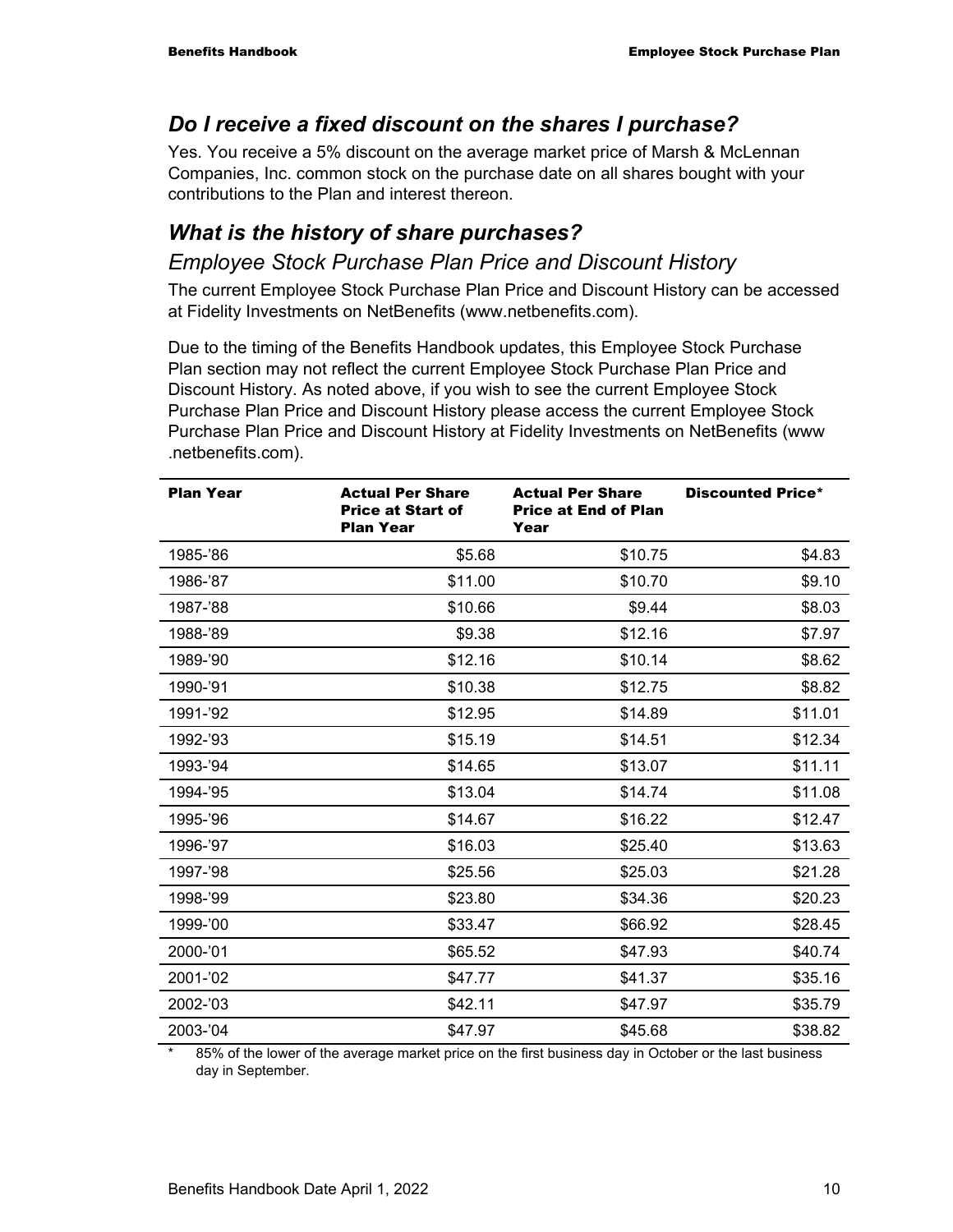| Plan<br>Year        | <b>Grant Date</b>                                 | Maximum<br>Share<br><b>Limit</b>        | <b>Price on</b><br>Grant<br><b>Date</b> | <b>Purchase Date</b>   | Fair<br><b>Market</b><br><b>Value on</b><br><b>Purchase</b><br><b>Date</b> | Discounted<br><b>Purchase</b><br>Price*         |
|---------------------|---------------------------------------------------|-----------------------------------------|-----------------------------------------|------------------------|----------------------------------------------------------------------------|-------------------------------------------------|
| 2004-<br>2005       | October 1, 2004                                   | 542                                     | \$46.06                                 | January 3, 2005        | \$33.13                                                                    | \$28.16                                         |
|                     |                                                   |                                         |                                         | March 31, 2005         | \$30.32                                                                    | \$25.77                                         |
|                     |                                                   |                                         |                                         | June 30, 2005          | \$27.86                                                                    | \$23.68                                         |
|                     |                                                   |                                         |                                         | September 30, 2005     | \$30.21                                                                    | \$25.67                                         |
| $\star$             | 85% of the average market price on purchase date. |                                         |                                         |                        |                                                                            |                                                 |
| <b>Plan</b><br>Year | <b>Grant Date</b>                                 | <b>Maximum</b><br><b>Share</b><br>Limit | Price on<br>Grant<br><b>Date</b>        | <b>Purchase Date</b>   | Fair<br>Market<br>Value on<br><b>Purchase</b><br>Date*                     | <b>Discounted</b><br><b>Purchase</b><br>Price** |
| 2005-<br>2006       | October 3, 2005                                   | 834                                     | \$29.9750                               | January 3, 2006        | \$31.8550                                                                  | \$30.2623                                       |
|                     |                                                   |                                         |                                         | March 31, 2006         | \$29.3550                                                                  | \$27.8873                                       |
|                     |                                                   |                                         |                                         | June 30, 2006          | \$26.9950                                                                  | \$25.6453                                       |
|                     |                                                   |                                         |                                         | September 29 2006      | \$28.2500                                                                  | \$26.8375                                       |
| 2006-<br>2007       | October 2, 2006                                   | 898                                     | \$27.8200                               | January 2, 2007        | \$31.2250                                                                  | \$29.6638                                       |
|                     |                                                   |                                         |                                         | March 30, 2007         | \$29.3200                                                                  | \$27.8540                                       |
|                     |                                                   |                                         |                                         | June 29, 2007          | \$30.6850                                                                  | \$29.1508                                       |
|                     |                                                   |                                         |                                         | September 28, 2007     | \$25.4100                                                                  | \$24.1395                                       |
| 2007-<br>2008       | October 1, 2007                                   | 974                                     | \$25.6500                               | <b>January 2, 2008</b> | \$26.8200                                                                  | \$25.4790                                       |
|                     |                                                   |                                         |                                         | March 31, 2008         | \$24.2250                                                                  | \$23.0138                                       |
|                     |                                                   |                                         |                                         | June 30, 2008          | \$26.5550                                                                  | \$25.2273                                       |
|                     |                                                   |                                         |                                         | September 30, 2008     | \$31.8850                                                                  | \$30.2908                                       |
| 2008-<br>2009       | October 1, 2008                                   | 795                                     | \$31.4250                               | January 2, 2009        | \$24.6050                                                                  | \$23.3748                                       |
|                     |                                                   |                                         |                                         | March 31, 2009         | \$24.0400                                                                  | \$19.0380                                       |
|                     |                                                   |                                         |                                         | June 30, 2009          | \$20.1200                                                                  | \$19.1140                                       |
|                     |                                                   |                                         |                                         | September 30, 2009     | \$24.7000                                                                  | \$23.4650                                       |
| 2009-<br>2010       | October 1, 2009                                   | 1005                                    | \$24.8550                               | January 4, 2010        | \$22.0050                                                                  | \$20.9048                                       |
|                     |                                                   |                                         |                                         | March 31, 2010         | \$24.4250                                                                  | \$23.2038                                       |
|                     |                                                   |                                         |                                         | June 30, 2010          | \$22.7500                                                                  | \$21.6125                                       |
|                     |                                                   |                                         |                                         | September 30, 2010     | \$24.4150                                                                  | \$23.1943                                       |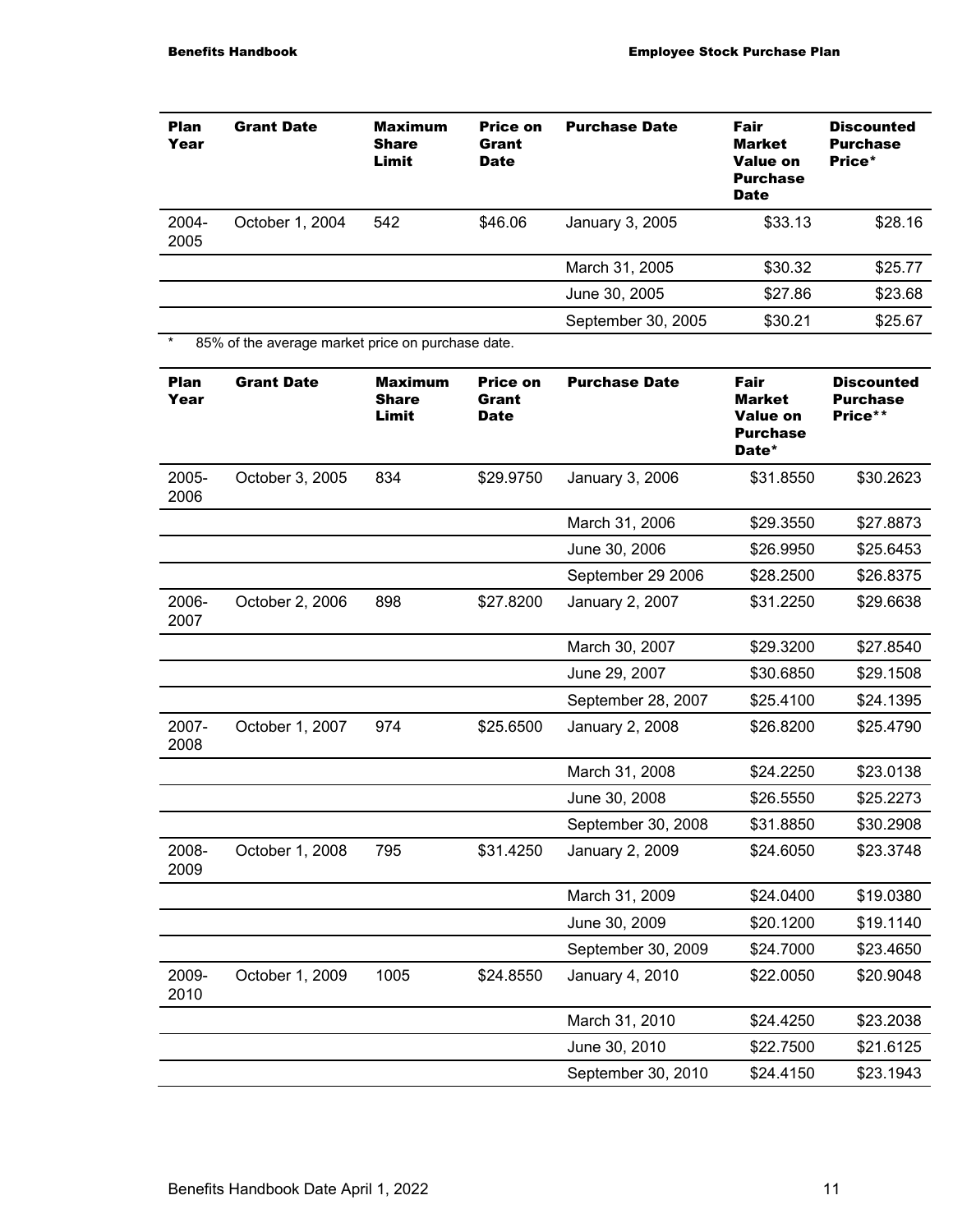| Plan<br>Year     | <b>Grant Date</b> | <b>Maximum</b><br><b>Share</b><br>Limit | Price on<br>Grant<br><b>Date</b> | <b>Purchase Date</b> | Fair<br><b>Market</b><br><b>Value on</b><br><b>Purchase</b><br>Date* | <b>Discounted</b><br><b>Purchase</b><br>Price** |
|------------------|-------------------|-----------------------------------------|----------------------------------|----------------------|----------------------------------------------------------------------|-------------------------------------------------|
| 2010-<br>2011    | October 1, 2010   | 1038                                    | \$24.0750                        | January 3, 2011      | \$27.4850                                                            | \$26.1108                                       |
|                  |                   |                                         |                                  | March 31, 2011       | \$29.8050                                                            | \$28.3148                                       |
|                  |                   |                                         |                                  | June 30, 2011        | \$31.1550                                                            | \$29.5973                                       |
|                  |                   |                                         |                                  | September 30, 2011   | \$26.7600                                                            | \$25.4220                                       |
| 2011-<br>2012    | October 3, 2011   | 949                                     | \$26,3250                        | January 3, 2012      | \$32.0150                                                            | \$30.4143                                       |
|                  |                   |                                         |                                  | March 30, 2012       | \$32.7700                                                            | \$31.1315                                       |
|                  |                   |                                         |                                  | June 29, 2012        | \$31.9750                                                            | \$30.3763                                       |
|                  |                   |                                         |                                  | September 28, 2012   | \$33.8250                                                            | \$32.1338                                       |
| $2012 -$<br>2013 | October 1, 2012   | 729                                     | \$34.2700                        | January 2, 2013      | \$35.1550                                                            | \$33.3973                                       |
|                  |                   |                                         |                                  | March 28, 2013       | \$37.8800                                                            | \$35.9860                                       |
|                  |                   |                                         |                                  | June 28, 2013        | \$39.9650                                                            | \$37.9668                                       |
|                  |                   |                                         |                                  | September 30, 2013   | \$43.4400                                                            | \$41.2680                                       |

\* The Fair Market Value on Purchase Date and the Discounted Purchase Price for the 2012-2013 plan year offering will not be known until each day's close of business.

\*\* 95% of the average market price on the purchase date.

| Plan<br>Year  | <b>Grant Date</b> | Maximum<br>Share Limit | Price on<br>Grant<br>Date | Purchase Date      | <b>Fair Market</b><br>Value on<br>Purchase<br>Date* | Discounted<br>Purchase<br>Price** |
|---------------|-------------------|------------------------|---------------------------|--------------------|-----------------------------------------------------|-----------------------------------|
| 2013-<br>2014 | October 1, 2013   | 572                    | \$43.6400                 | January 2, 2014    | \$47.8800                                           | \$45.4860                         |
|               |                   |                        |                           | March 31, 2014     | \$49.1150                                           | \$46.6593                         |
|               |                   |                        |                           | June 30, 2014      | \$51.8150                                           | \$49.2243                         |
|               |                   |                        |                           | September 30, 2014 | \$52.4850                                           | \$49.8608                         |

\* The Fair Market Value on Purchase Date and the Discounted Purchase Price for the 2013-2014 plan year offering will not be known until each day's close of business.

\*\* 95% of the average market price on the purchase date.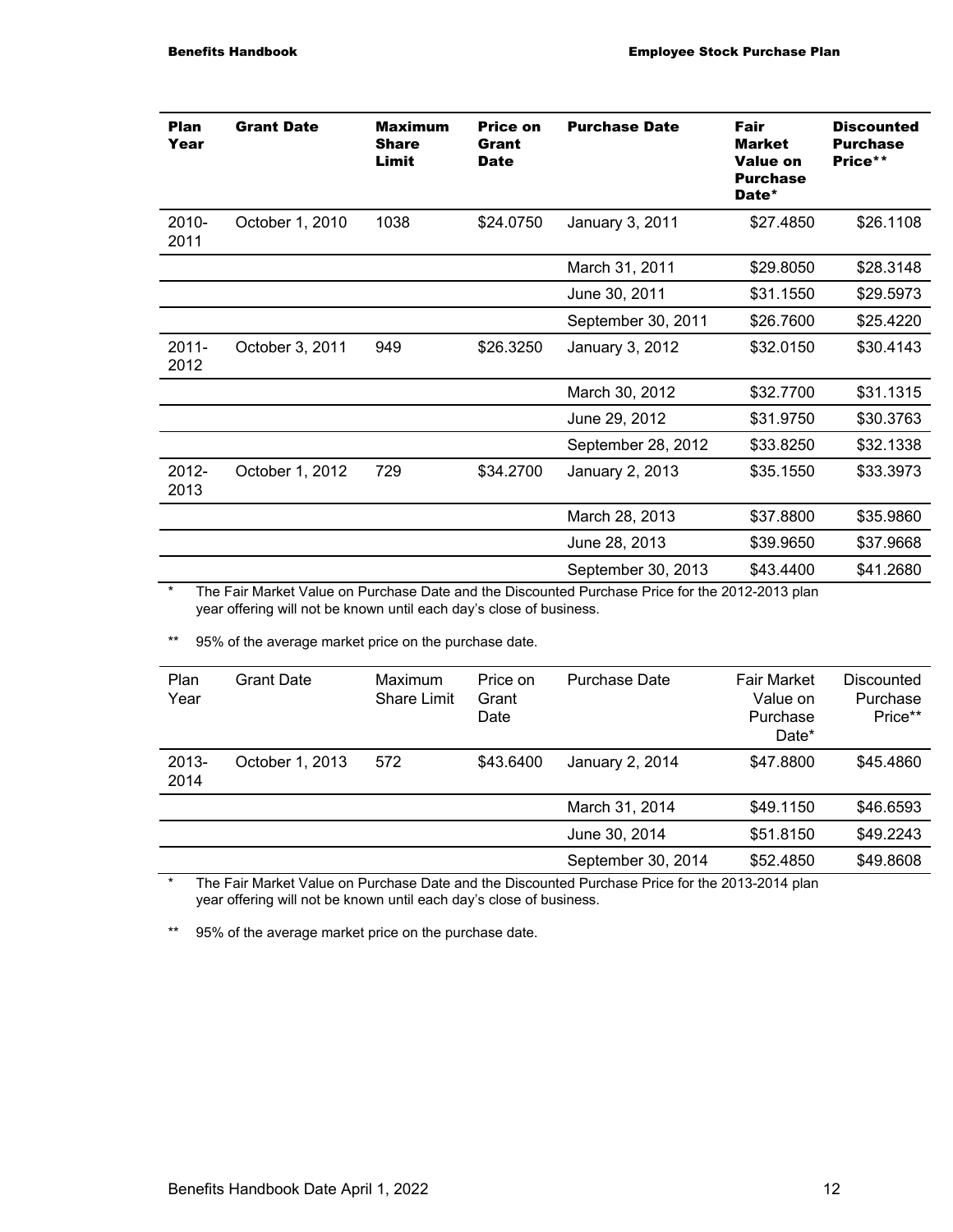| Plan<br>Year     | <b>Grant Date</b> | Maximum<br><b>Share Limit</b> | Price on<br>Grant<br>Date | <b>Purchase Date</b> | <b>Fair Market</b><br>Value on<br>Purchase<br>Date* | Discounted<br>Purchase<br>Price** |
|------------------|-------------------|-------------------------------|---------------------------|----------------------|-----------------------------------------------------|-----------------------------------|
| $2014 -$<br>2015 | October 1, 2014   | 481                           | \$51.9750                 | January 2, 2015      | \$57.1550                                           | \$54,2973                         |
|                  |                   |                               |                           | March 31, 2015       | \$56.1400                                           | \$53.3330                         |
|                  |                   |                               |                           | June 30, 2015        | \$56.9500                                           | \$54.1025                         |
|                  |                   |                               |                           | September 30, 2015   | \$51.9750                                           | \$49.3763                         |

\* The Fair Market Value on Purchase Date and the Discounted Purchase Price for the 2014-2015 plan year offering will not be known until each day's close of business.

\*\* 95% of the average market price on the purchase date.

| Plan<br>Year     | <b>Grant Date</b> | Maximum<br><b>Share Limit</b> | Price on<br>Grant<br>Date | <b>Purchase Date</b> | Fair Market<br>Value on<br>Purchase<br>Date* | Discounted<br>Purchase<br>Price** |
|------------------|-------------------|-------------------------------|---------------------------|----------------------|----------------------------------------------|-----------------------------------|
| $2015 -$<br>2016 | October 1, 2015   | 480                           | \$52,0200                 | January 4, 2016      | \$54.1800                                    | \$51.4710                         |
|                  |                   |                               |                           | March 31, 2016       | \$60.6650                                    | \$57.6318                         |
|                  |                   |                               |                           | June 30, 2016        | \$67.7250                                    | \$64.3388                         |
|                  |                   |                               |                           | September 30, 2016   | \$67.0250                                    | \$63.6738                         |
|                  |                   |                               |                           |                      |                                              |                                   |

\* The Fair Market Value on Purchase Date and the Discounted Purchase Price for the 2015-2016 plan year offering will not be known until each day's close of business.

\*\* 95% of the average market price on the purchase date.

| Plan<br>Year  | <b>Grant Date</b> | Maximum<br><b>Share Limit</b> | Price on<br>Grant<br>Date | <b>Purchase Date</b> | <b>Fair Market</b><br>Value on<br>Purchase<br>Date* | Discounted<br>Purchase<br>Price** |
|---------------|-------------------|-------------------------------|---------------------------|----------------------|-----------------------------------------------------|-----------------------------------|
| 2016-<br>2017 | October 3, 2016   | 373                           | \$66.8700                 | January 3, 2017      | \$67.6750                                           | \$64.2910                         |
|               |                   |                               |                           | March 31, 2017       | \$73.945                                            | \$70.248                          |
|               |                   |                               |                           | June 30, 2017        | \$78.06                                             | \$74.157                          |
|               |                   |                               |                           | September 29, 2017   | \$83.555                                            | \$79.377                          |

\* The Fair Market Value on Purchase Date and the Discounted Purchase Price for the 2016-2017 plan year offering will not be known until each day's close of business.

\*\* 95% of the average market price on the purchase date.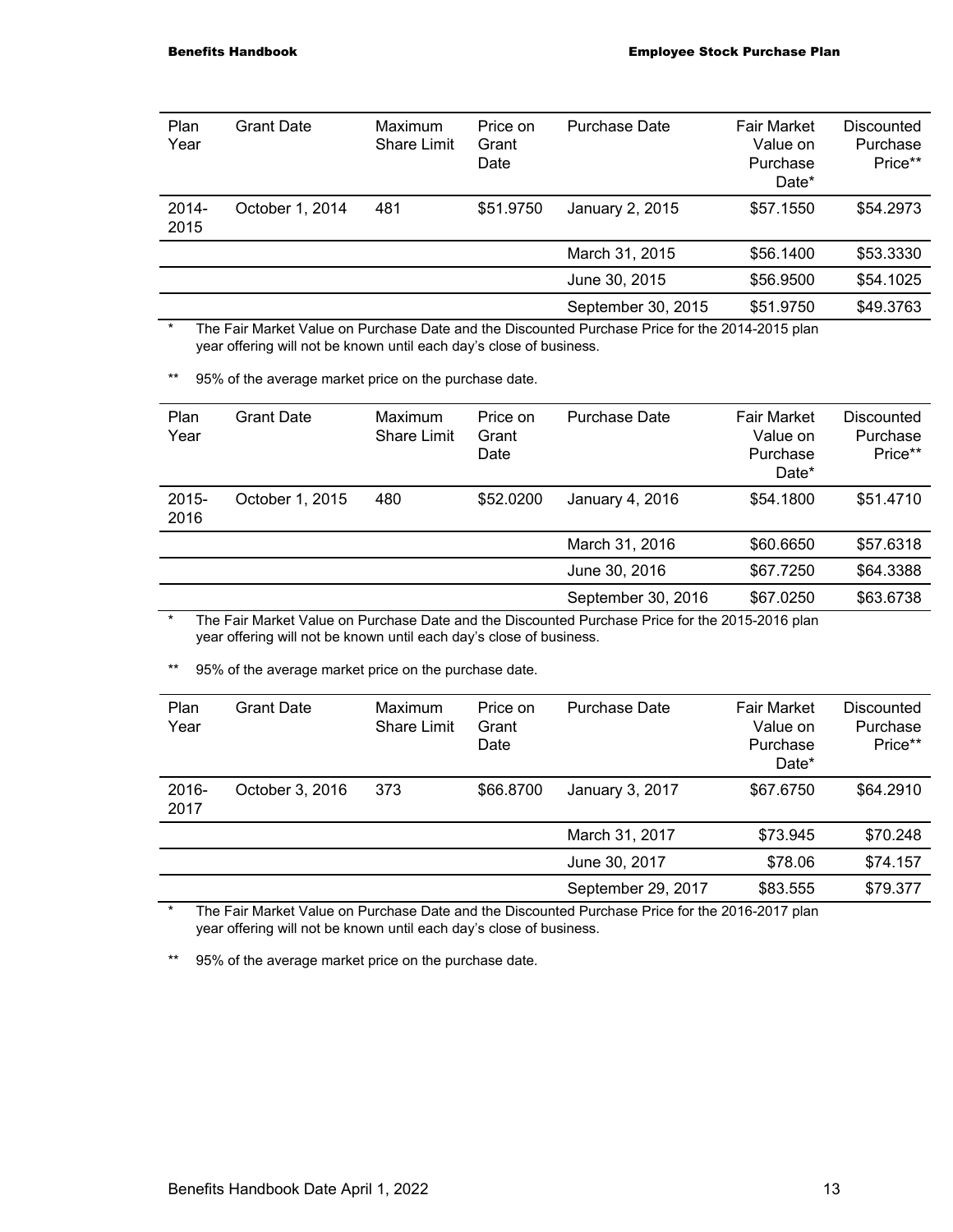| Plan<br>Year     | <b>Grant Date</b> | Maximum<br>Share Limit | Price on<br>Grant<br>Date | <b>Purchase Date</b> | <b>Fair Market</b><br>Value on<br>Purchase<br>Date* | Discounted<br>Purchase<br>Price** |
|------------------|-------------------|------------------------|---------------------------|----------------------|-----------------------------------------------------|-----------------------------------|
| $2017 -$<br>2018 | October 2, 2017   | 297.3182               | \$84.085                  | January 2, 2018      | \$81.08                                             | \$77.026                          |
|                  |                   |                        |                           | March 29, 2018       | \$82.725                                            | \$78.589                          |
|                  |                   |                        |                           | June 29, 2018        | \$81.805                                            | \$77.715                          |
|                  |                   |                        |                           | September 28, 2018   | \$82.885                                            | \$78.741                          |

\* The Fair Market Value on Purchase Date and the Discounted Purchase Price for the 2017-2018 plan year offering will not be known until each day's close of business.

\*\* 95% of the average market price on the purchase date.

| Plan<br>Year  | Grant Date      | Maximum<br><b>Share Limit</b> | Price on<br>Grant<br>Date | Purchase Date      | <b>Fair Market</b><br>Value on<br>Purchase<br>Date* | Discounted<br>Purchase<br>Price** |
|---------------|-----------------|-------------------------------|---------------------------|--------------------|-----------------------------------------------------|-----------------------------------|
| 2018-<br>2019 | October 1, 2018 | 300.7700                      | \$83,120                  | January 2, 2019    | \$78.550                                            | \$74.623                          |
|               |                 |                               |                           | March 29, 2019     | \$93.535                                            | \$88.858                          |
|               |                 |                               |                           | June 28, 2019      | \$99.365                                            | \$94.397                          |
|               |                 |                               |                           | September 30, 2019 | \$99.965                                            | \$94.967                          |

\* The Fair Market Value on Purchase Date and the Discounted Purchase Price for the 2018-2019 plan year offering will not be known until each day's close of business.

\*\* 95% of the average market price on the purchase date.

| Plan<br>Year     | <b>Grant Date</b> | <b>Maximum</b><br>Share Limit | Price on<br>Grant<br>Date | <b>Purchase Date</b> | <b>Fair Market</b><br>Value on<br>Purchase<br>Date* | Discounted<br>Purchase<br>Price** |
|------------------|-------------------|-------------------------------|---------------------------|----------------------|-----------------------------------------------------|-----------------------------------|
| $2019 -$<br>2020 | October 1, 2019   | 250.9033                      | \$99,640                  | January 2, 2020      | \$111.585                                           | \$106.006                         |
|                  |                   |                               |                           | March 31, 2020       | \$87.425                                            | \$83.054                          |
|                  |                   |                               |                           | June 30, 2020        | \$106.285                                           | \$100.971                         |
|                  |                   |                               |                           | September 30, 2020   | \$114.708                                           | \$108.972                         |

\* The Fair Market Value on Purchase Date and the Discounted Purchase Price for the 2019-2020 plan year offering will not be known until each day's close of business.

\*\* 95% of the average market price on the purchase date.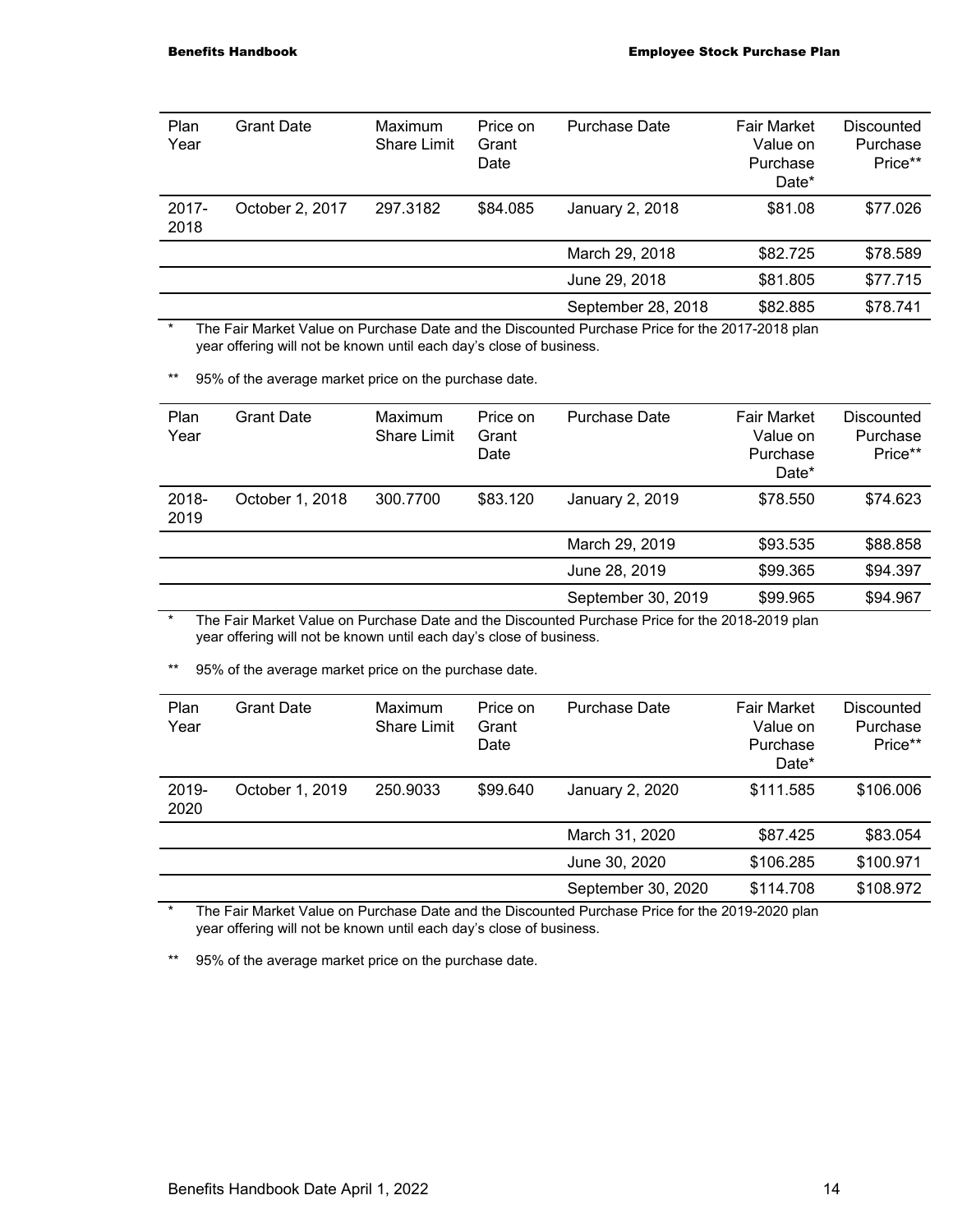| Plan<br>Year  | Grant Date      | Maximum<br><b>Share Limit</b> | Price on<br>Grant<br>Date | <b>Purchase Date</b> | <b>Fair Market</b><br>Value on<br>Purchase<br>Date* | Discounted<br>Purchase<br>Price** |
|---------------|-----------------|-------------------------------|---------------------------|----------------------|-----------------------------------------------------|-----------------------------------|
| 2020-<br>2021 | October 1, 2020 | 218.3025                      | \$114.52                  | January 4, 2021      | \$114.716                                           | \$108.981                         |
|               |                 |                               |                           | March 31, 2021       | \$121.670                                           | \$115.587                         |
|               |                 |                               |                           | June 30, 2021        | \$140.775                                           | \$133.736                         |
|               |                 |                               |                           | September 30, 2021   | \$153.368                                           | \$145.699                         |

The Fair Market Value on Purchase Date and the Discounted Purchase Price for the 2020-2021 plan year offering will not be known until each day's close of business.

\*\* 95% of the average market price on the purchase date.

| Plan<br>Year     | <b>Grant Date</b> | Maximum<br><b>Share Limit</b> | Price on<br>Grant<br>Date | <b>Purchase Date</b> | <b>Fair Market</b><br>Value on<br>Purchase<br>Date* | Discounted<br>Purchase<br>Price** |
|------------------|-------------------|-------------------------------|---------------------------|----------------------|-----------------------------------------------------|-----------------------------------|
| $2021 -$<br>2022 | October 1, 2021   | 162.6513                      | \$153.703                 | January 3, 2022      | \$170.080                                           | \$161.576                         |
|                  |                   |                               |                           | March 31, 2022       | $***$                                               | $* * *$                           |
|                  |                   |                               |                           | June 30, 2022        | $***$<br>л,                                         | $***$                             |
|                  |                   |                               |                           | September 30, 2022   | $***$                                               | $***$                             |

\* The Fair Market Value on Purchase Date and the Discounted Purchase Price for the 2021-2022 plan year offering will not be known until each day's close of business.

\*\* 95% of the average market price on the purchase date.

Prices in the table reflect all stock splits to date.

## Share Ownership

Shares purchased each quarter are placed in a stock plan account with Fidelity Investments, Marsh McLennan's default service provider. If you are a new participant, an account will be opened in your name. If you are an existing participant, shares will be placed in the account that was previously established to receive shares. Since you own the shares outright, you may hold, sell or transfer the shares to another service provider account.

#### Fidelity Investments Services

If you have kept your shares at the default service provider, Fidelity Investments, you can get information about your account by contacting Fidelity Investments via their voice response system or customer service representatives at:

- Online: www.netbenefits.com
- By phone: +1 800 544 9354 (US employees only), Fidelity.com/globalcall (outside US employees only), +1 800 610 4015 (TDD/Hearing Impaired).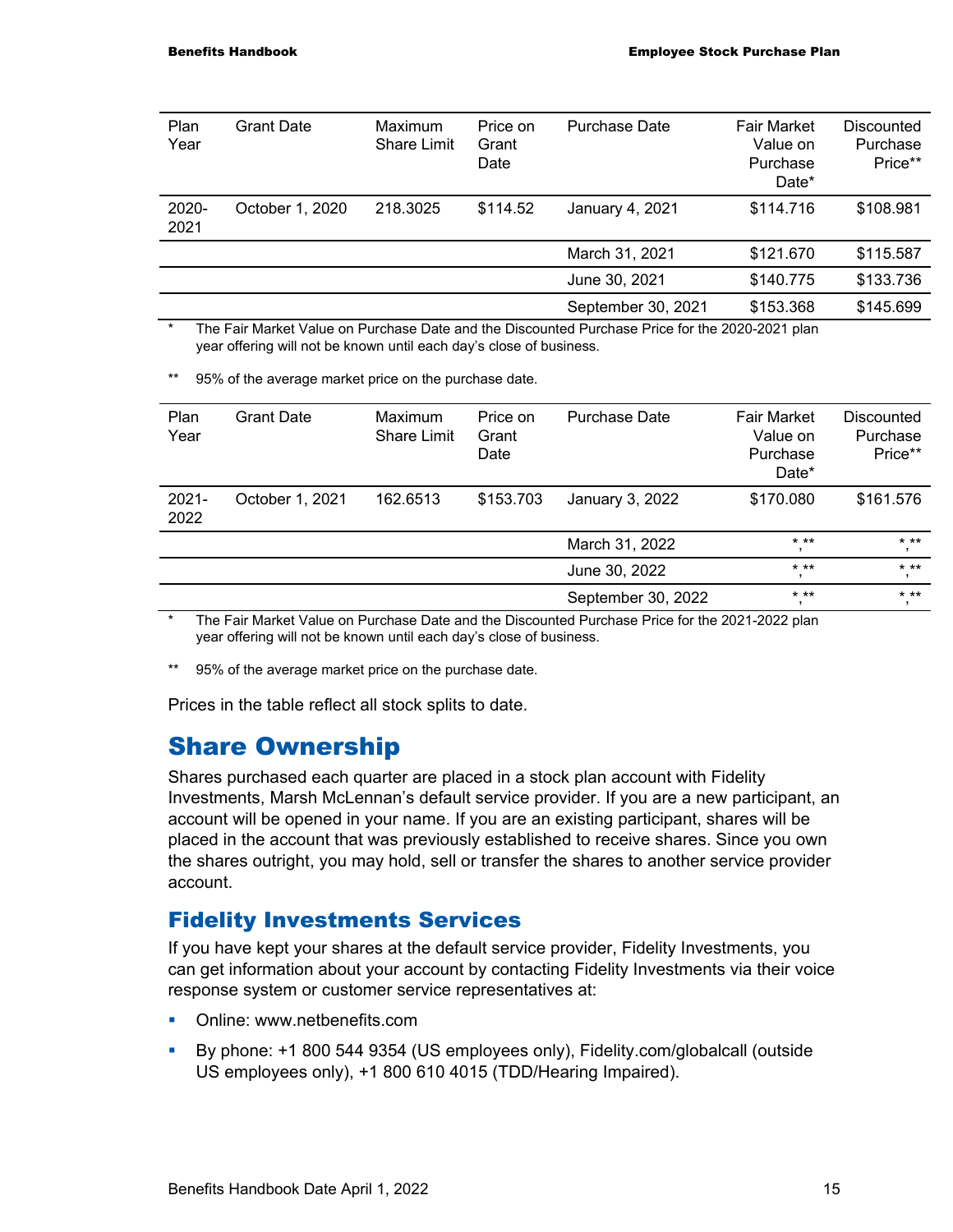## Voting/Ownership Rights

#### *What rights do I have as an owner of shares of Marsh & McLennan Companies, Inc. common stock?*

You have the same rights as any other shareholder of Marsh & McLennan Companies, Inc. You will:

- **•** receive all notices of meetings;
- have a vote at shareholder meetings;
- **EXT** assign your vote by proxy if you cannot vote in person; and
- **•** receive all other material distributed by Marsh McLennan to its shareholders.

## *Can I vote my shares that I have purchased through the Plan?*

Yes. As a shareholder in Marsh & McLennan Companies, Inc., you have voting rights. You will be sent voting information, accompanied by a proxy statement, when shareholders are entitled to vote. For example, shareholders can vote on the election of Marsh McLennan's board members.

You vote your shares by following the instructions included with the proxy statement. Your vote is kept confidential and not revealed to any employee, officer, or director of Marsh McLennan.

#### *Can I transfer the ownership of my shares to someone else?*

Your shares are automatically registered to you when they are purchased.

You may move the shares to a brokerage account, where you generally can transfer the ownership of your shares to someone else.

However, your ability to resell shares of Marsh & McLennan Companies, Inc. common stock may be restricted. If you are an "affiliate" of Marsh & McLennan Companies, Inc., you will, in order to resell such shares, be required either to observe resale limitations of Rule 144 of the Securities Act or offer your shares for resale in compliance with another applicable exemption from the registration requirements of the Securities Act.

An "affiliate" is defined for purposes of the Securities Act, as a person who directly, or indirectly through one or more intermediaries, controls, or is controlled by, or is under common control with, Marsh McLennan . A "person" is defined to include any relative or spouse of the person and any relative of the person's spouse who has the same home as the person, any trust, corporation or other organization in which the person or any of the foregoing persons has collectively more than a 10% beneficial interest, and any trust for which the person or any of the foregoing persons serves as trustee, executor or in any similar capacity.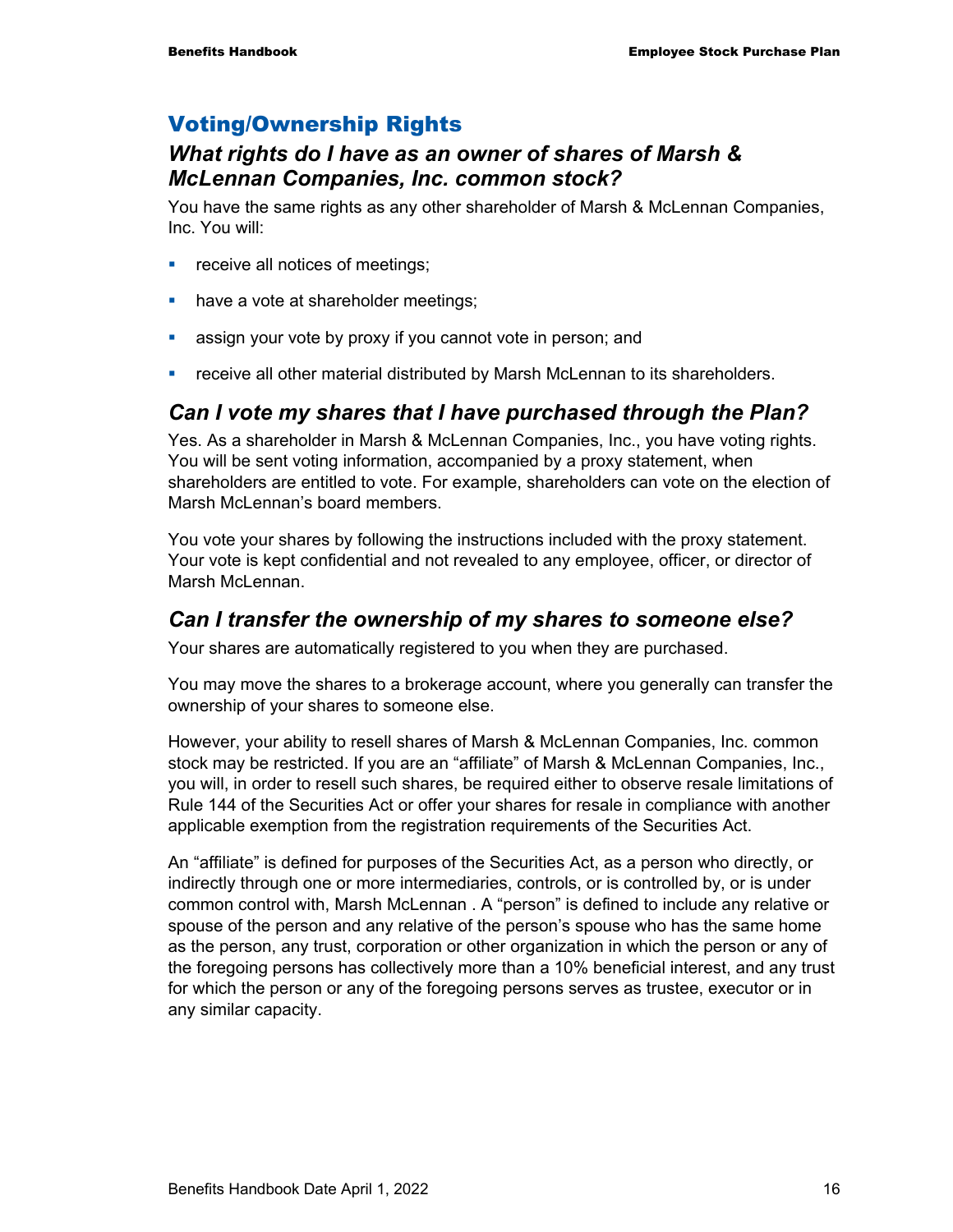#### **Dividends**

## *Am I eligible to receive dividends on shares?*

Yes. As a shareholder you are entitled to receive DIVIDENDS declared, if any, on any shares of Marsh & McLennan Companies, Inc. common stock that you own, including shares acquired through Plan participation, provided that you still own the shares on the Plan's record date for that dividend. The record date is the date set by Marsh McLennan on which you must own shares in order to be eligible to receive a declared dividend.

Notwithstanding Marsh McLennan's payment of dividends in the past, the existence of a dividend payout schedule, or any other fact or circumstance, the payment of dividends in the future is never guaranteed.

Any dividends are determined and declared in the discretion of the Marsh McLennan Board of Directors (Board).

|                            | <b>Record Date</b> | <b>Dividend Payout Date</b> |
|----------------------------|--------------------|-----------------------------|
| <b>First Quarter 2022</b>  | January 27, 2022   | February 15, 2022           |
| <b>Second Quarter 2022</b> | April 6, 2022      | May 13, 2022                |
| <b>Third Quarter 2022</b>  | July 28, 2022      | August 15, 2022             |
| <b>Fourth Quarter 2022</b> | October 7, 2022    | November 15, 2022           |

## *Dividend Record and Payment Dates for 2022*

#### *When are dividends paid?*

Any dividends declared are paid quarterly—generally on or near the 15<sup>th</sup> of February, May, August and November.

## *What happens to dividends paid on my common stock?*

If you have decided to stay with the default service provider, Fidelity Investments, dividends are paid out in cash and automatically deposited into your Fidelity Investments stock plan account. Subsequently, you could elect to reinvest as shares or paid out via check.

If you have selected to go with a service provider other than Fidelity Investments, you must contact that service provider to find out what happens to dividends paid on your shares of common stock.

#### *How will I be notified of the dividends paid on shares purchased through the Plan?*

If you have selected to stay with the default provider, Fidelity Investments, you will be mailed a quarterly statement.

If you have selected to go with a service provider other than Fidelity Investments, you must contact that service provider to find out about their dividend payment and notification process.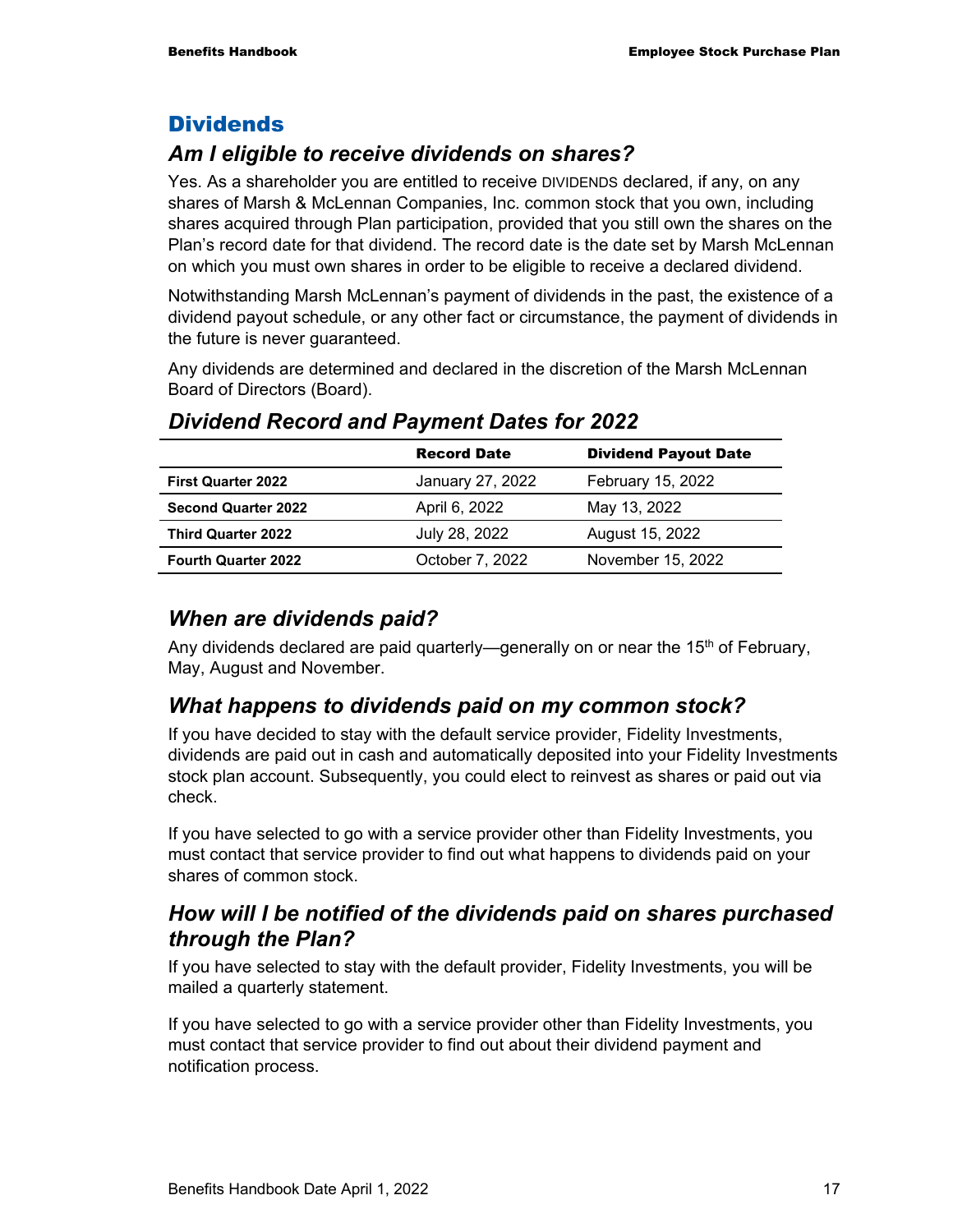## *Can I name a beneficiary for shares held in my Fidelity Investments stock plan account?*

Yes. To find out about naming a beneficiary for shares that still remain with Fidelity Investments, go to www.netbenefits.com.

If you have selected to go with a service provider other than Fidelity Investments, you must contact that service provider for further information.

#### *Are there restrictions on selling shares I acquired through my participation in the Plan?*

In all trading of Marsh & McLennan Companies, Inc. shares, including trading executed in connection with the Plan, participants are required to comply with MMC's securities trading policies, particularly the prohibitions on trading when you are in possession of material non-public information.

Additional insider trading and/or market abuse restrictions may apply based on an employee's country of residence or on prohibited conduct in such applicable country, if the common stock is listed on a particular country's exchange or if you are considered an insider or affiliate of MMC.

## Taxes

*The following tax information is only a summary of the principal US federal income tax*  law relating to participation in the Plan as of the date of this Prospectus, does not purport *to be complete, and does not cover, among other things, foreign, state or local tax treatment of participation in the Plan. Further, this description expressly does not discuss the gift, estate, excise (including the rules applicable to deferred compensation under Code Section 409A), or any other tax laws other than US federal income tax law. Furthermore, differences in the financial situations of participants may cause foreign, federal, state and local tax consequences of participation in the Plan to vary. The tax consequences discussed below are subject to change. Therefore, you are urged to consult with a qualified tax advisor regarding your individual tax consequences of participating in the Plan. This summary is not legal advice concerning tax matters.* 

All contributions to this Plan are after-tax, as required by the Internal Revenue Code. The Plan provides for offerings that are intended to be tax-qualified under Section 423 of the US Internal Revenue Code (IRC). Under a plan which so qualifies, no taxable income is recognized either upon receipt of the purchase right on the first day of the offering period or upon the actual purchase of shares on each purchase date. The following questions and answers address the tax consequences of participating in a taxqualified offering under Section 423 of the IRC.

#### *Am I taxed on the interest that accrues on my contributions to the Plan?*

Yes. The 2% interest your contributions earn during the plan year is taxable income to you, even though it is credited to your balance in the Plan and not actively paid to you.

Taxes are withheld on interest income when the interest is credited to you.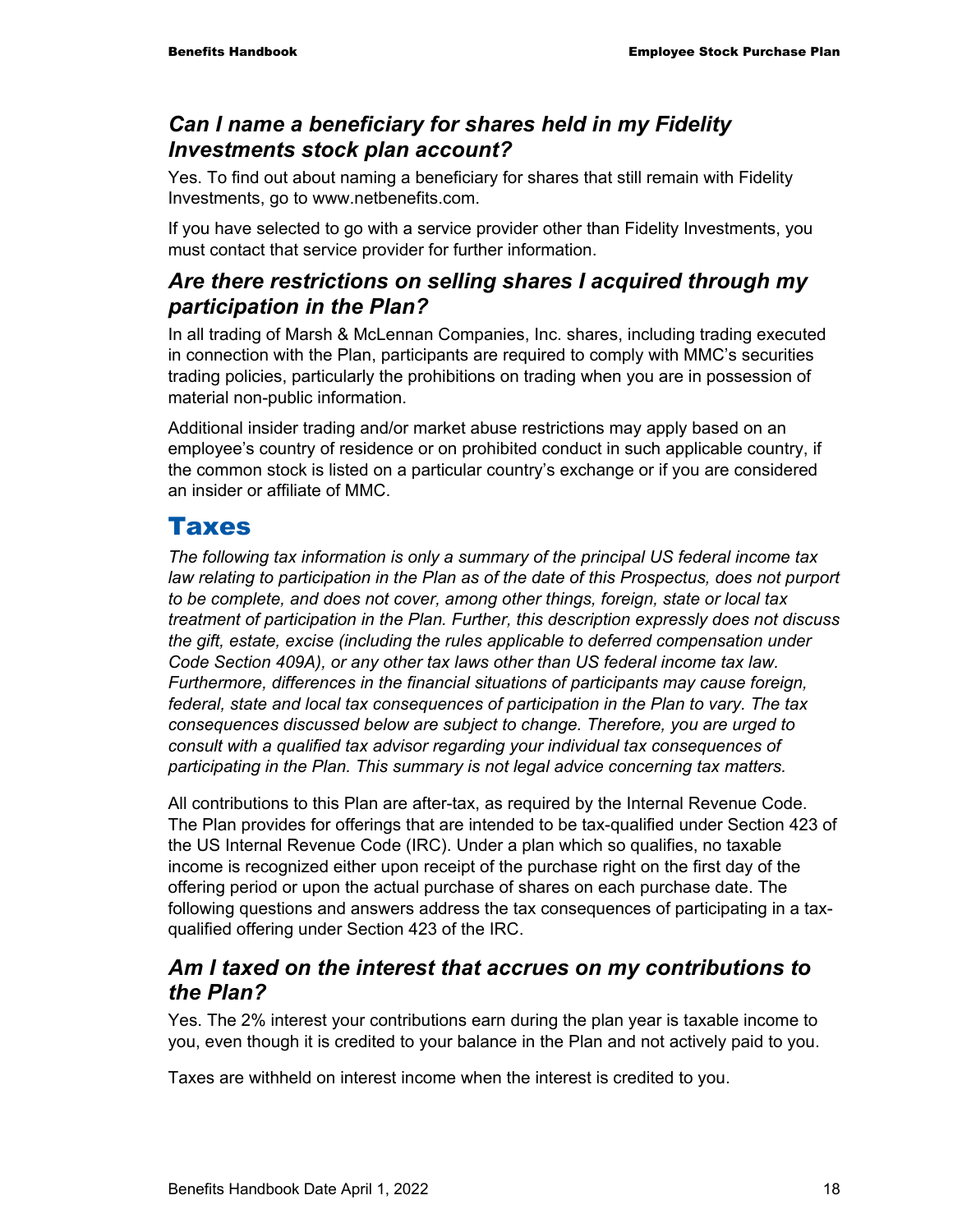#### *Will I have to pay taxes when I buy shares?*

No. Taxes are only paid when you sell or otherwise dispose of the shares or when you receive dividends (whether they are paid to you or reinvested in additional shares).

#### *Am I taxed on any dividends I may receive on my shares of Marsh & McLennan Companies, Inc. common stock?*

Yes. Dividends are considered taxable income whether they are paid to you or are reinvested in additional shares.

Fidelity Investments or another service provider you selected will report to you all dividends paid on the shares during any calendar year on an IRS Form 1099DIV by January 31 of the following year. A copy of this form will also be provided to the IRS.

Consult with a financial or tax professional for information about your personal tax situation.

#### *What are the tax consequences of selling shares?*

You are personally responsible for taxes due when you sell or otherwise dispose of shares. The amount of tax you pay depends in part on when you sell or otherwise dispose of the shares. As a reminder, once shares are purchased through the Plan or your contributions are withdrawn, the Plan no longer has any role in your ownership of those shares or your withdrawn contributions. As a result, the Company will not have a role with respect to whether or how you hold or sell your shares and any associated taxes payable by you. You are solely personally responsible for any taxes due as a result of your decision to sell your shares purchased through the Plan.

#### **Within two years from the grant date:**

If you sell shares within two years from the grant date (e.g., the beginning of each plan year that you participate):

- The 5% discount you received on the purchase of the shares is subject to tax as ordinary income and will be reported on your W-2 statement for the calendar year in which you sold or otherwise disposed of your shares, even if you made no profit or realized a LOSS on the sale of shares. (This is known as a disqualifying disposition.)
- − Any GAIN you realize on the sale of shares beyond the discount or any loss must be reported as capital gain (or loss) income.

#### **After two years from the grant date:**

If you sell or otherwise dispose of your shares at a price that is greater than your purchase price (or if you die while owning the shares), you must include as ordinary income on your tax return the lesser of the:

- amount equal to 5% of the fair market value of shares at the grant date, or
- amount, if any, by which your selling price exceeds the price at which you bought the shares.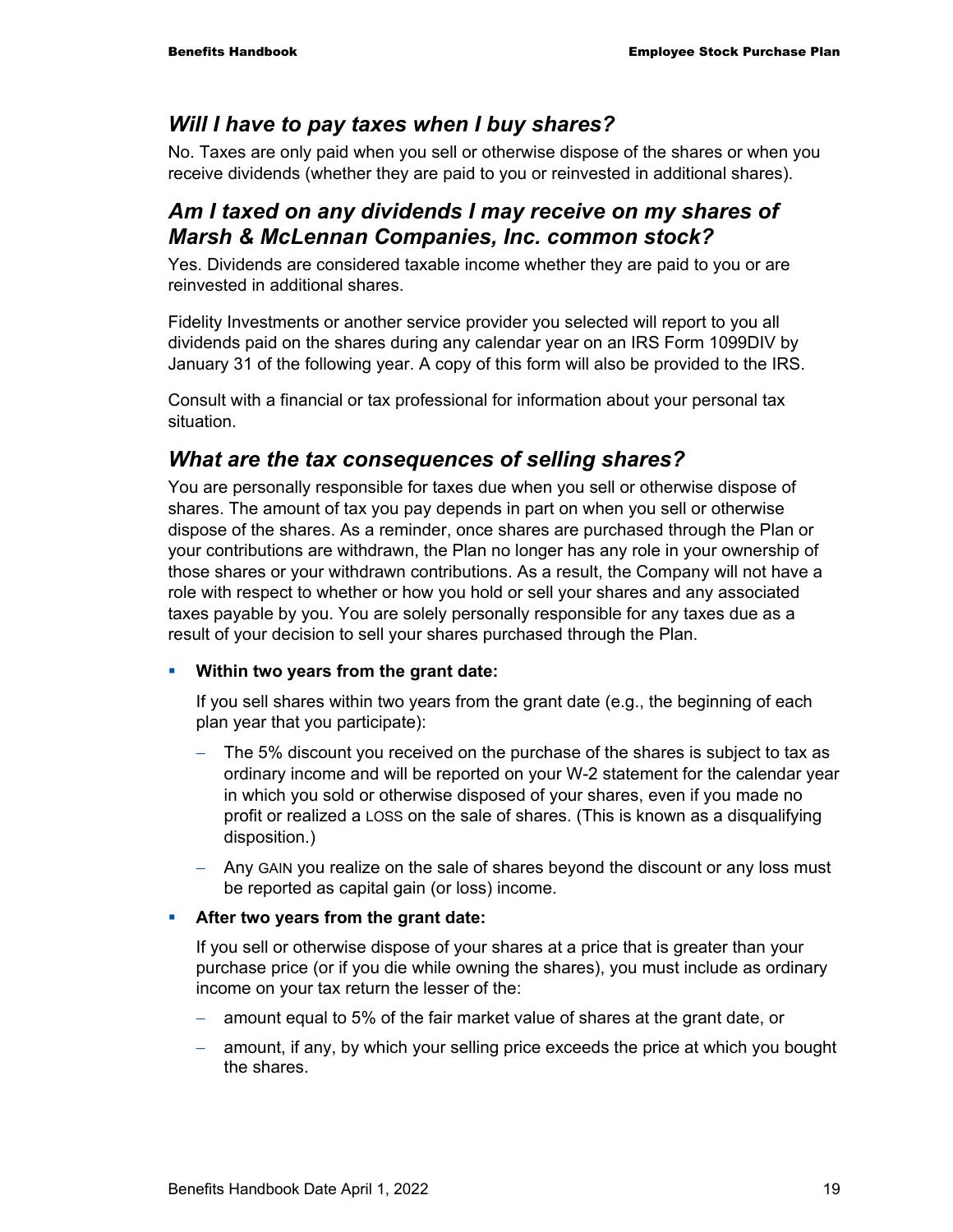Any additional gain above the amount recognized as ordinary income must be reported as capital gains income. If you sell or otherwise dispose of your shares at a price that is lower than your purchase price, there is no ordinary income and you must report the loss as a capital loss.

Regardless of when you sell your shares, you must make arrangements to satisfy any applicable federal, state, local or foreign tax obligations. Your employer is not in a position to withhold amounts to satisfy any such obligations due on the sale of shares that you choose to hold after they have been purchased through your participation in the Plan.

Further, you are responsible for keeping a record of the cost basis you used when you sold your shares.

If you have selected to stay with the default provider, Fidelity Investments will report to you total sales proceeds and any taxes withheld on sales proceeds on IRS form 1099B, which will be issued to you by January 31 of the following year. A copy of this form will also be provided to the IRS. If you have selected to go with a service provider other than Fidelity Investments, you must contact that service provider for further information.

Consult with a financial or tax professional for information about your personal tax situation. Neither Marsh McLennan nor Fidelity Investments provides tax or legal advice.

**Note:** The Internal Revenue Service (IRS) rule for selling shares is the later of two years from the grant date or one year from the purchase date. Based on the current design of the Plan, two years from the grant date will always be the later date.

Marsh McLennan will be entitled to an income tax deduction equal to the amount of the ordinary compensation income recognized by you if you sell your shares within two years from the grant date.

## *Will I have to pay taxes when I leave the Company?*

No. You will not be subject to tax on the shares due to your termination of employment with the Company. You will only be subject to taxes if you sell or otherwise dispose of the shares acquired under the Plan, as noted above. Consult with a financial or tax professional for information about your personal tax situation. Neither Marsh McLennan nor Fidelity Investments provides tax or legal advice.

## *Do I need to certify that I am not subject to federal tax backup withholding on dividend payments or sales proceeds?*

Yes. The IRS requires you to certify that you are not subject to federal tax backup withholding on dividend payments and sales proceeds from Marsh & McLennan Companies, Inc. shares held in a Fidelity Investments stock plan account, the Plan's default service provider or another selected service provider. If you don't make this certification, the backup withholding will be made from dividend payments and sales proceeds, as applicable.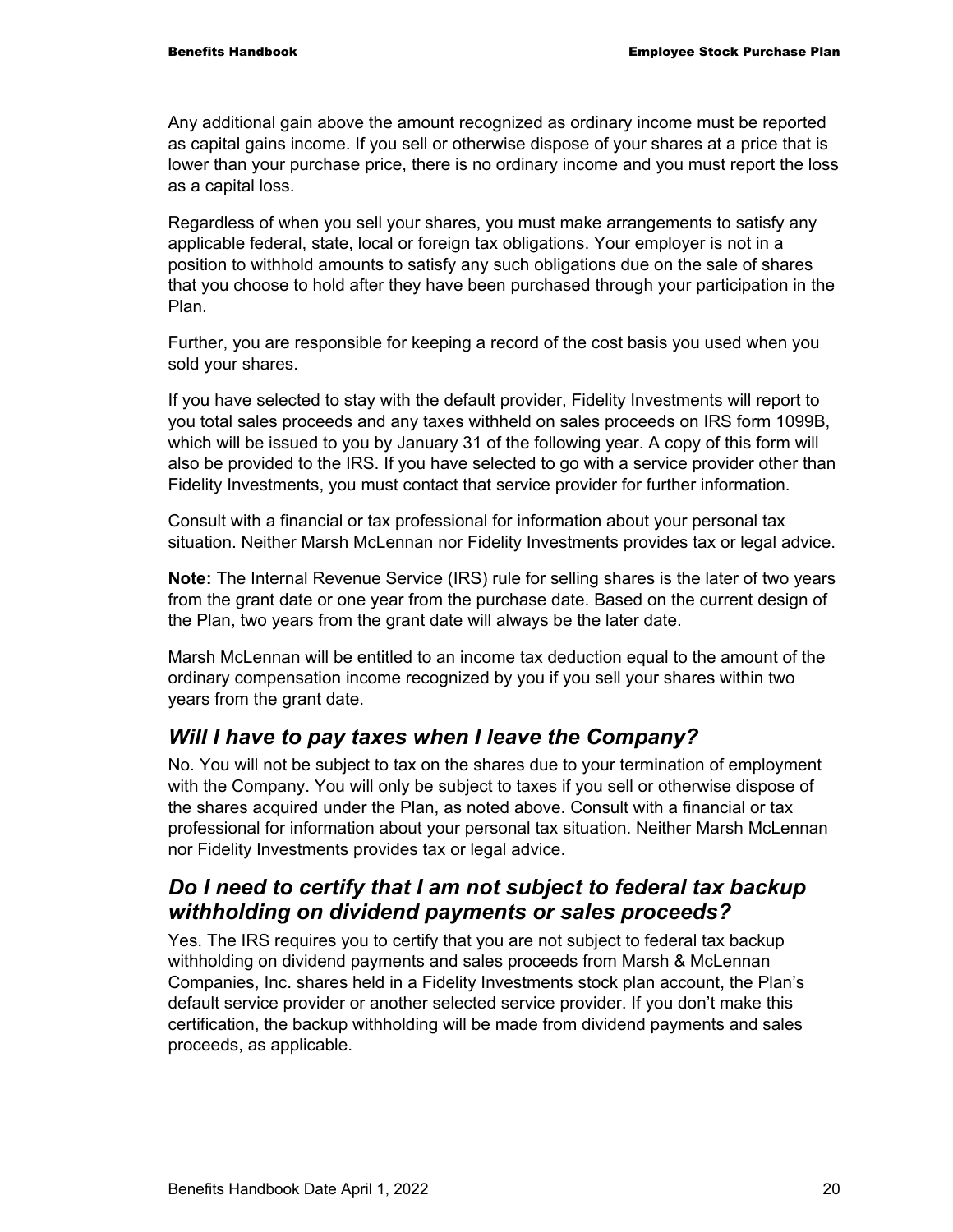For further FORM W-9/FORM W-8BEN certification details, visit Fidelity at www .netbenefits.com.

If you have selected another service provider, you will need to contact that provider to inquire about their Form W-9/Form W-8BEN process

## Legal Disclosures

#### *Plan Administration*

The Plan is administered and interpreted by the Compensation Committee of the Board, whose decisions are final and binding. Members of the Compensation Committee do not serve for fixed periods, but may be appointed or removed at any time by the Board. Requests by plan participants for more information regarding the Committee may be addressed to Marsh McLennan, Global Benefits Department at 121 River Street – 3<sup>rd</sup> Floor, Hoboken, NJ 07030.

## *Changes to the Plan*

#### *Can the Company suspend or terminate the Plan?*

Yes. The Board or Compensation Committee may suspend an offering under the Plan at any time, including shortening an offering in connection with a spin-off or other similar corporate event. The Board may terminate the Plan at any time. Upon termination of the Plan, all contributions will cease and all amounts then credited to your account will be equitably applied to the purchase of shares (including fractional shares) then available under the Plan and any remaining amounts will be promptly refunded to you.

## *Can the Plan be amended?*

The Board may amend the Plan at any time, except that if shareholder approval is required by applicable law, then no such amendment will be effective unless approved by Marsh & McLennan Companies, Inc. shareholders within such time period as may be required.

## *Shares Subject to the Plan*

In 2018, the Plan was amended by the Board and approved by the Company's shareholders. A total of 40.35 million shares (as adjusted for the 2002 stock split, the 2007 10 million share reduction and the 2018 increase) of Marsh & McLennan Companies, Inc. common stock (par value \$1.00 per share) may be offered under the Plan pursuant to a July 30, 2018, registration statement.

Shares of Marsh & McLennan Companies, Inc. common stock are traded on the New York Stock Exchange and subject to market value fluctuation. The shares of common stock authorized for issuance under the Plan may be obtained through open market purchases, treasury stock or newly issued shares.

In the event of any change in the common stock through recapitalization, merger, consolidation, stock DIVIDENDS or split, combination or exchanges of shares, the Compensation Committee may make adjustments in the Plan and the outstanding offering as it deems necessary and appropriate.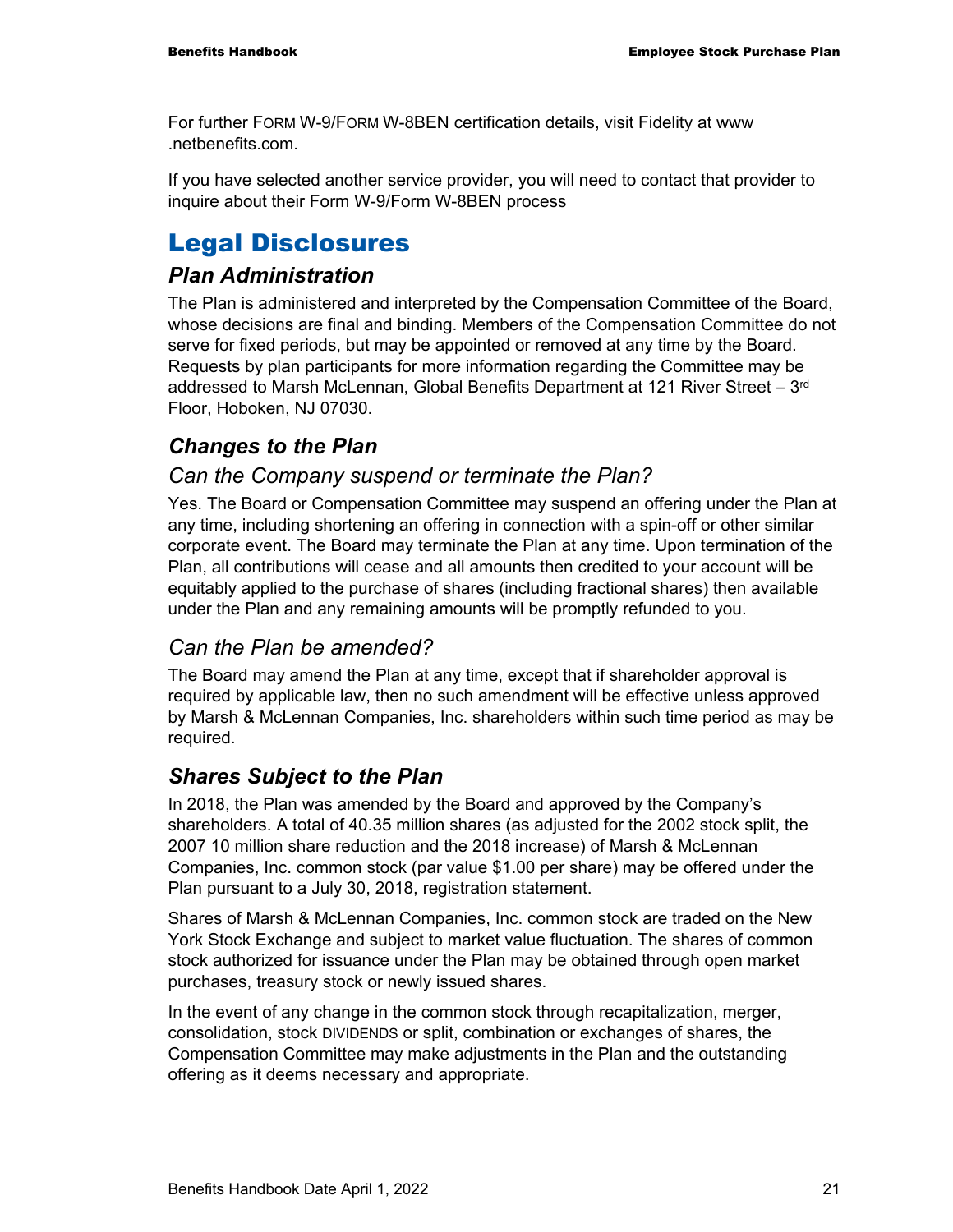#### *Change in Control*

For purposes of the Plan, a "change in control" of Marsh McLennan occurs under the following conditions:

- any person other that Marsh McLennan, any trustee or other fiduciary holding securities under an employee benefit plan of Marsh McLennan or certain affiliates, becomes the beneficial owner directly or indirectly of 50% or more of the combined voting power of Marsh McLennan's then out-standing securities;
- during any period of two consecutive years, individuals who at the beginning of such period constitute the Board and any new director whose election by the Board or nomination for election by Marsh & McLennan Companies, Inc.'s shareholders was approved by a vote of at least two-thirds of the directors still in office, who either were directors at the beginning of the period or whose election or nomination for election was previously so approved, cease for any reason to constitute at least a majority thereof;
- the shareholders of Marsh & McLennan Companies, Inc. approve a merger or consolidation of Marsh McLennan with any other corporation, other than certain designated transactions; or
- the shareholders of Marsh & McLennan Companies, Inc. approve a plan of complete liquidation of Marsh McLennan or an agreement for the sale or disposition by Marsh McLennan of all or substantially all Marsh McLennan's assets (or any transaction having a similar effect).

In the event of a change in control of Marsh McLennan, if the Compensation Committee determines that the operation or administration of the Plan could prevent participating employees from obtaining the benefit of the timely exercise of their options under the Plan, the Plan may be terminated in any matter deemed by the Committee to provide equitable treatment to participating employees.

## *No Transferability*

A participant's options, rights or benefits under this Plan may not be transferred other than by the laws of descent and distribution.

## *Governing Law*

The Plan shall be interpreted, construed and administered in accordance with the laws of the State of Delaware, without giving effect to principles of conflict of laws.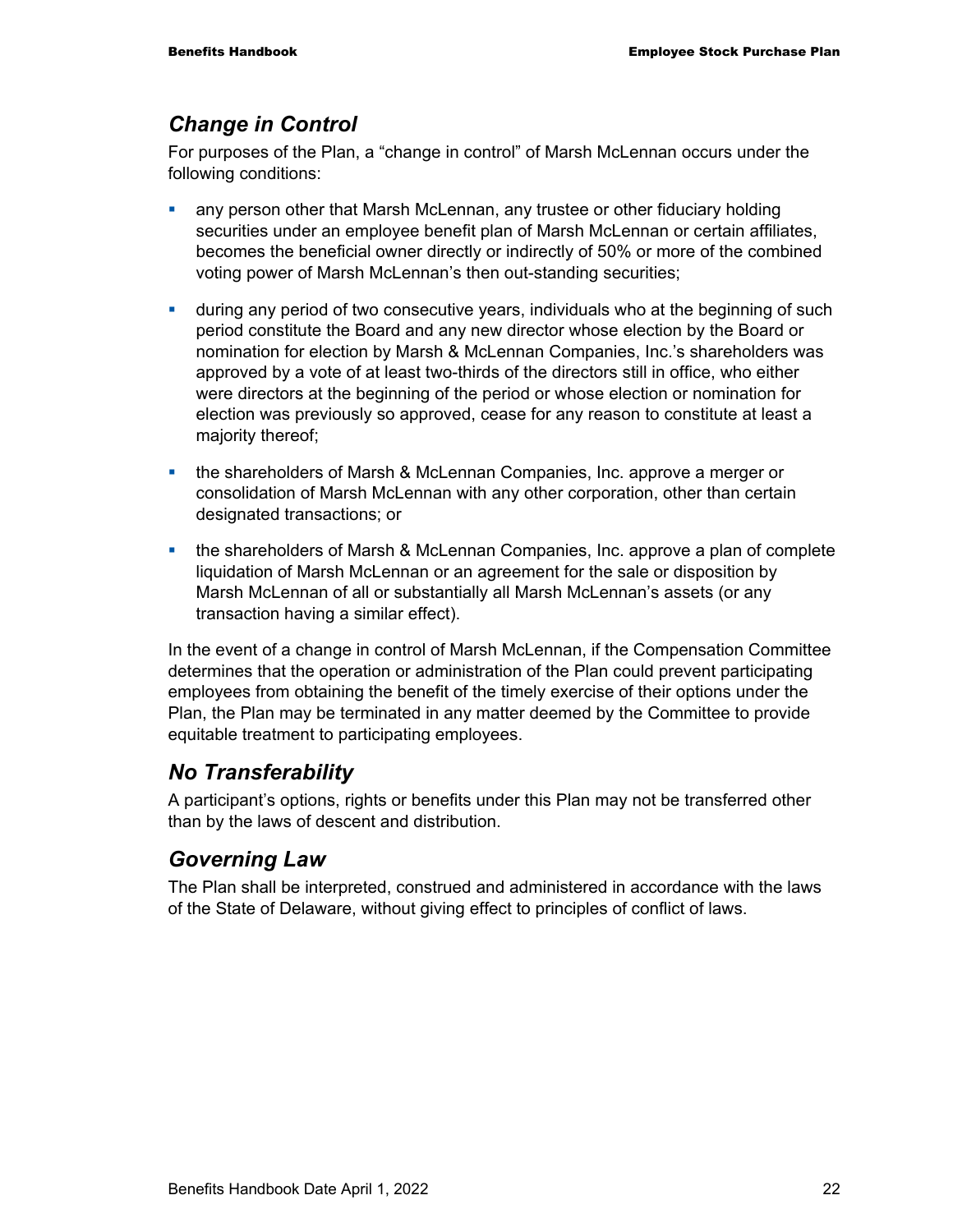## **Glossary**

#### ANNUAL ENROLLMENT

The period of time each year designated by Marsh McLennan when you may generally enroll in plans and make changes to your benefit elections, if allowed by the Plan.

#### AVERAGE MARKET PRICE

The average market price is the fair market value (that is, the average of the high and low prices) of the stock on the New York Stock Exchange composite tape on that particular day. If no sale of shares occurred on such date, then the fair market value will be the average of the high and low prices of the stock on the next preceding day on which sales were made on the New York Stock Exchange.

#### **DIVIDENDS**

A payment by Marsh McLennan out of earnings, to Marsh & McLennan Companies, Inc.'s shareholders.

#### ELIGIBLE BASE PAY

For Marsh McLennan employees (other than Marsh & McLennan Agency (MMA)):

Eligible base pay is your base pay rate excluding overtime, bonuses, incentive pay, commissions, long term disability pay or other forms of additional compensation.

For MMA employees:

Eligible base pay is your base pay (regular earnings and/or producer salary) and your regular draw against commissions. Eligible base pay does NOT include overtime, bonuses, incentive pay, commissions, long term disability pay and other extra compensation.

#### FORM W-9

W-9 Form (Request for the taxpayer identification number (TIN) and certification) is the standard form published by the Internal Revenue Service (IRS), used by payers to request TIN information.

#### FORM W-8BEN

W-8BEN (certificate of foreign status) is the standard form published by the Internal Revenue Service (IRS) used by payers to request information regarding US non-citizen status.

#### **GAIN**

The excess of sales price over purchase price.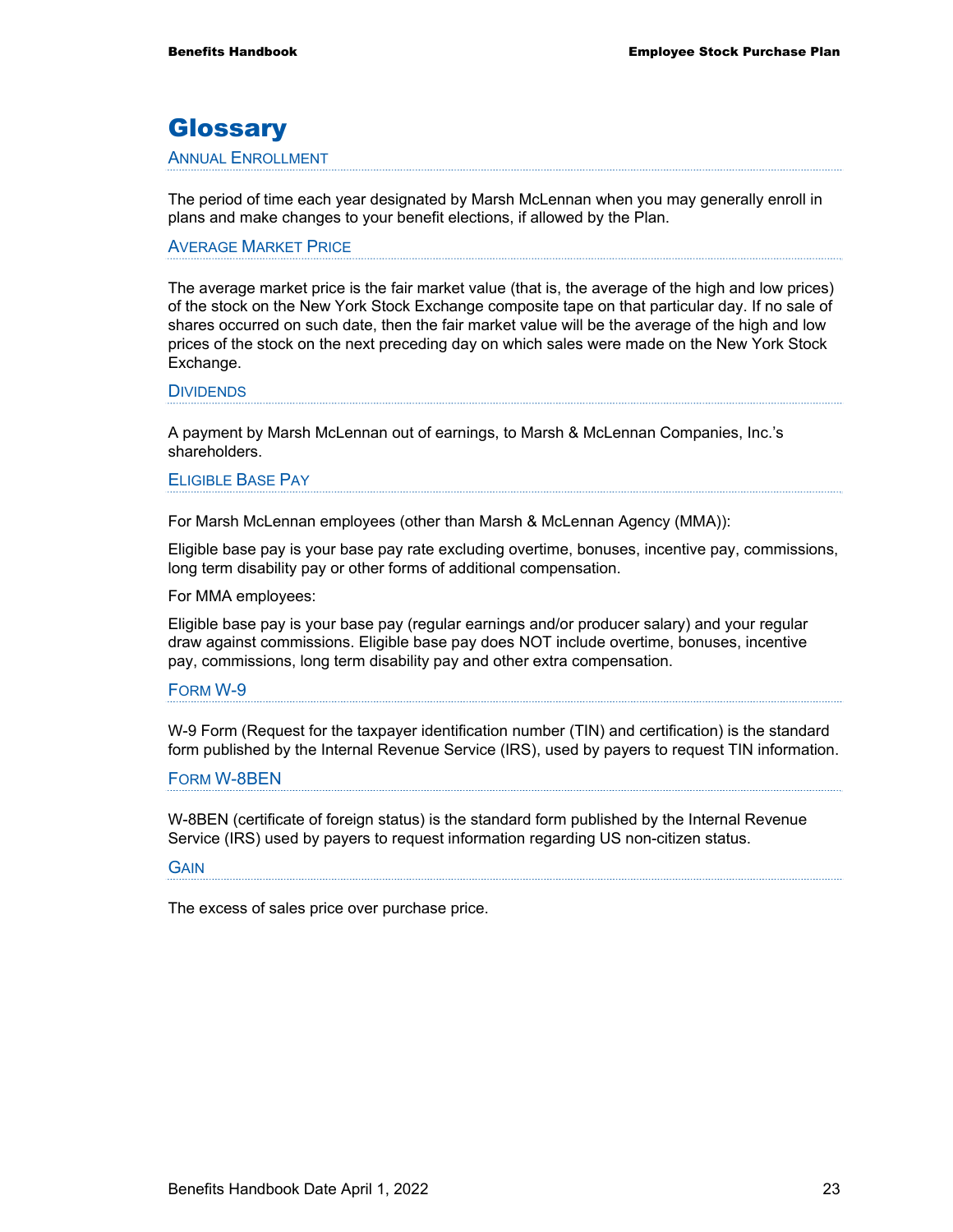#### INTERNAL REVENUE CODE LIMIT

- Under current Internal Revenue Code (IRC) rules, you may buy up to \$25,000 worth of shares during a plan year, based on the undiscounted fair market value of the shares at the start of the plan year
- Shares of Marsh & McLennan Companies, Inc. common stock are purchased at the end of each calendar quarter; while there is no separate per-quarter limit, there is a plan year limit on the number of shares that can be purchased.
- If you reach the maximum number of shares, the balance you accumulated (contributions and interest accrued) that exceeded the amount actually needed to purchase shares at the end of that quarter will be refunded to you in the next available pay cycle.
- If you have purchased the maximum number of shares before the last quarter of the plan year, you may not contribute in any remaining periods.

#### *How the IRC limit applies to you*

Suppose the undiscounted share price in effect at the start of the 2020–2021 Plan year is \$100. Under the IRS rule, the maximum number of shares that you can buy for the Plan year is 250.  $(\$25,000 \div \$100 = 250.$ ) (your purchased shares can be whole and fractional shares). Let's assume that you purchase 100 shares after the first purchase period. This leaves you with 150 shares to purchase in subsequent purchase periods. At the end of the second purchase period, you purchase 100 shares. This leaves you with 50 shares to purchase in subsequent purchase periods. At the end of the third purchase period, you purchase 50 shares and reach the maximum share limit, as illustrated below:

| <b>Purchase Period/End</b><br><b>Date</b> |                                                | Number of<br><b>Shares</b><br><b>Available to</b><br>Purchase* | <b>Minus</b> | Number of<br><b>Shares</b><br><b>Actually</b><br><b>Purchased</b><br>(at purchase<br>period end) | <b>Equals</b> | <b>Balance of</b><br><b>Shares</b><br><b>Available to</b><br><b>Purchase for</b><br><b>Future</b><br><b>Purchase</b><br><b>Periods</b> |
|-------------------------------------------|------------------------------------------------|----------------------------------------------------------------|--------------|--------------------------------------------------------------------------------------------------|---------------|----------------------------------------------------------------------------------------------------------------------------------------|
| 1                                         | December 31<br>(purchase date<br>is January 4) | 250                                                            |              | 100                                                                                              | $=$           | 150                                                                                                                                    |
| 2                                         | March 31                                       | 150                                                            |              | 100                                                                                              | $=$           | 50                                                                                                                                     |
| 3                                         | June 30                                        | 50                                                             |              | 50                                                                                               | $=$           | $0(100 + 100 +$<br>$50 = 250$<br>maximum<br>share limit)                                                                               |
| 4                                         | September 30                                   | 0                                                              |              | $\Omega$                                                                                         | =             | 0                                                                                                                                      |

This example for illustrative purposes only. The Plan allows for fractional shares; this example assumes a maximum share limit for the Plan year of 250 shares.

As you can see, you would reach the maximum share limit of 250 during the third purchase period. Your balance would purchase the remaining 50 shares at the discounted purchase price as of June 30. Any remaining cash balance would be refunded in your July 15 paycheck and your contribution rate automatically would be reduced to 0%. You would not contribute in the fourth purchase period because you would have already reached the maximum share limit for the Plan year. Provided you remain eligible, your contributions would resume at the start of the next Plan year, beginning in October.